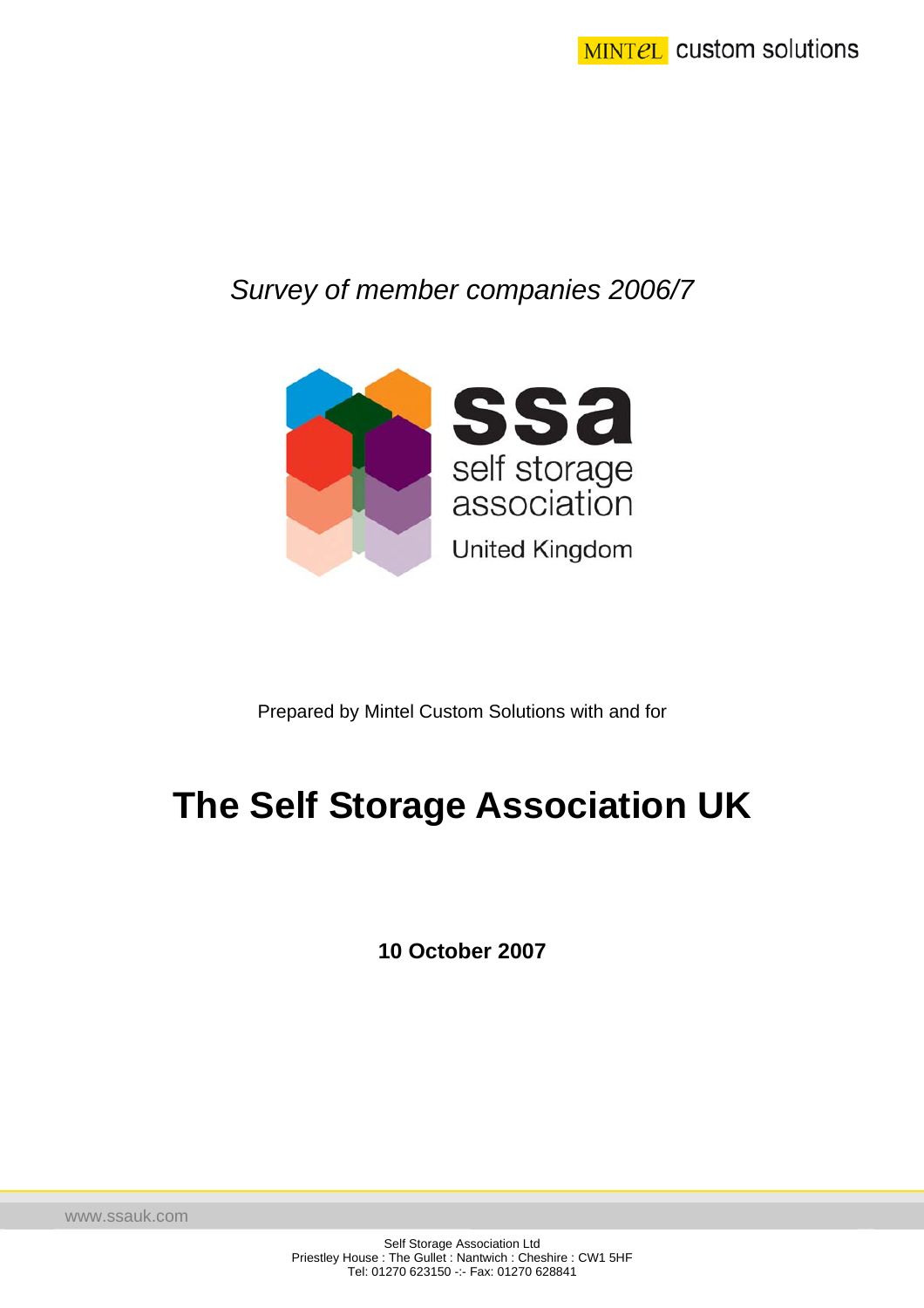# **Contents**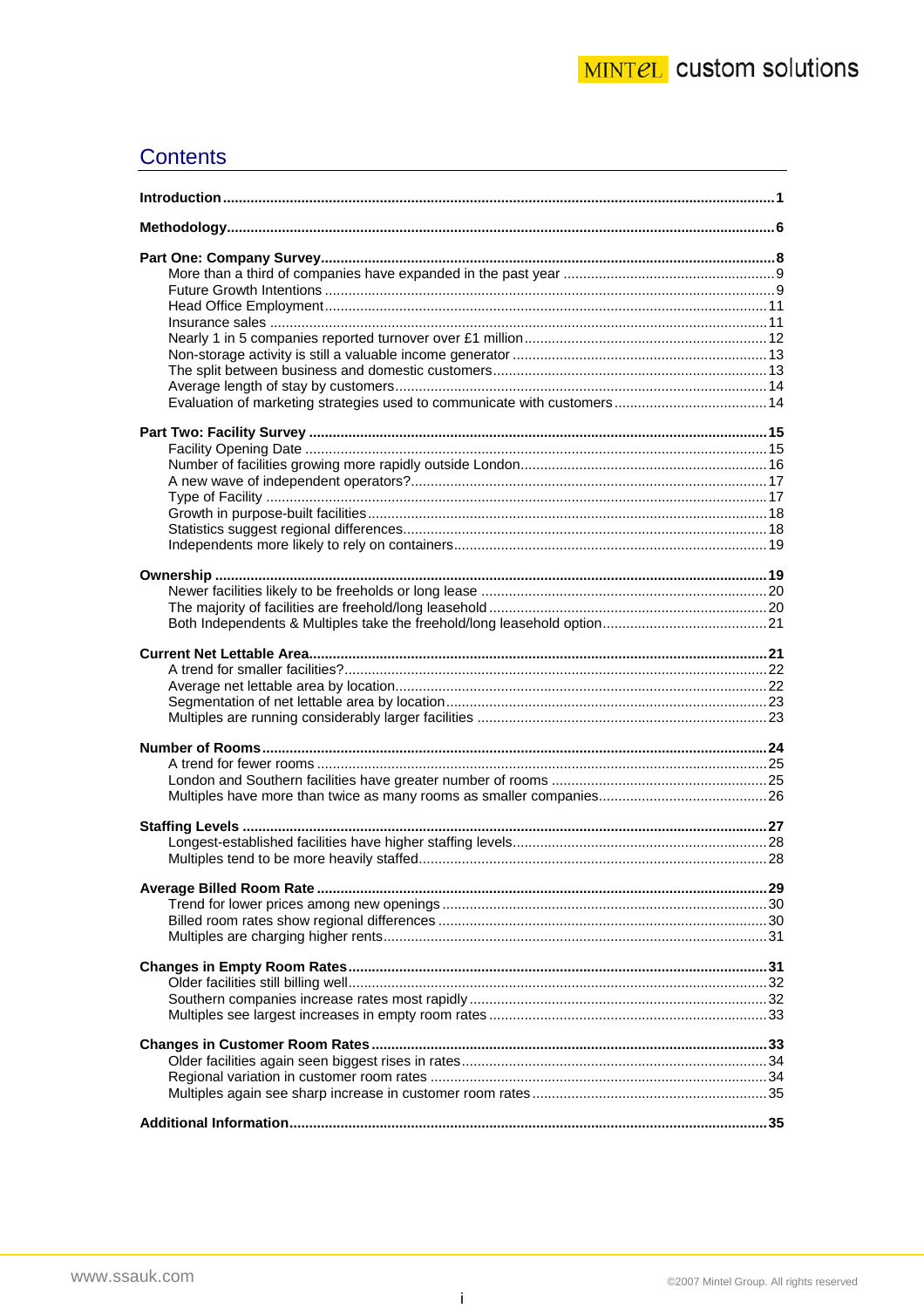

### <span id="page-2-0"></span>**Introduction**

This report is based on information supplied by the members of the Self Storage Association of the United Kingdom ("SSA UK") in late 2006/early 2007. Comparisons are made in the document with the results of the previous year's survey (dated 1 June 2006). Exact comparison is not always possible as there is variation, particularly amongst the independent operators, in the participants between the two surveys – see Figure A in the methodology. The report, however, also confirms many of the baseline statistics of the industry mentioned in last year's report.

From these statistics, and other publicly available material, it is possible to interpret what is happening in the whole of the self storage industry in the UK as the members of the SSA UK constitute the majority of the operators. However, as with the US market, it is difficult to determine exact numbers for the self storage industry because there are a number of smaller operators and a number of newer companies who are not necessarily members of the SSA UK. These include other businesses diversifying in a limited way into the market; others that are "dipping their toes in the water" for the first time; also a number of container self storage providers. This introduction also makes some comparisons with the much more mature US and Australasian market whilst outlining the growth to date across Europe.

The self storage industry in the UK continues to grow apace (in terms of space available for rental and the generation of revenues) at around 15% per annum. The market is still immature when compared with the US (now over 51,000 primary facilities and more than 2.2 billion rentable square feet) and Australasia (now around 1,250 facilities and 22 million rentable square feet).

We estimate from this survey that, in the UK, there are about 680 primary facilities (not including container self storage facilities) and around 25 million rentable square feet. These statistics indicate that the average rentable square footage per person is 0.42 in the UK as compared with over 6.8 in the US and over 1.1 square feet in Australasia (and up to 2.4 square feet on the Gold Coast in Australia).

The industry in the UK now generates revenues of about £360M, has over 230,000 customers using the service; and employs over 2,400 people directly in the business, either in the self storage facilities or in central support. A typical self storage facility has an average size of approximately 37,500 rentable square feet; and in confirmation of last year's figures, has 510 rooms and an average room size of 74 square feet.

There has been a slight increase (600 square feet) from last year in the average size in rentable square foot of an average facility but interestingly the average net lettable space of a new facility continues to decrease year-on-year. This may be the result of more Independent companies joining the industry or just a confirmation that it takes time for any facility to mature and use its full capacity. Meanwhile the report indicates that there is a move towards equalisation of the average size of facilities taking place across the country with the rest of the country catching up with London and the South/South West.

#### **UK Self Storage Operators**

There are now about 250 separate companies operating self storage facilities. However, almost 45% of the available rentable space is in the hands of larger companies (the Multiples), which, in general, also provide bigger storage facilities (with an average facility size of 45,316 square feet) compared to the smaller independent companies (the Independents) (with an average facility size of 25,562 square feet). The 9 largest operating companies are:

• Safestore Self Storage - entered the market in 1998, listed on main market in 2007 and currently operates 100 facilities (UK 81; France 19).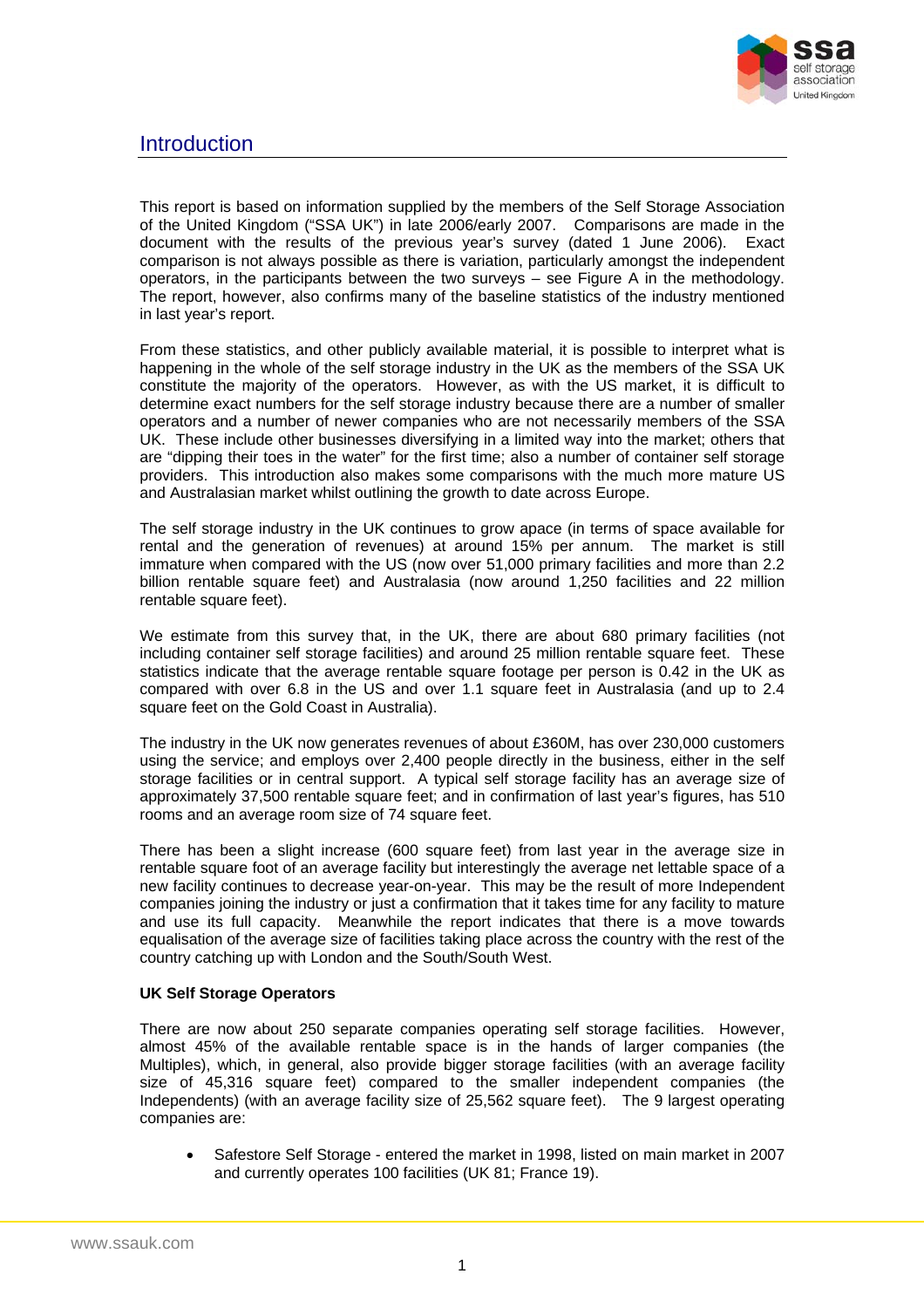

- Big Yellow Self Storage entered the market in 1999 and currently operates 44 facilities. (Big Yellow became the first UK self storage REIT in 2007).
- Lok'nStore Self Storage entered the market in 1995 and currently operates 21 facilities. (Lok'nStore is listed on AIM in London).
- Access Self Storage currently operates 45 facilities.
- Shurgard Self Storage entered the UK market in 1999 and currently operates 18 facilities (Shurgard Europe has a further 149 facilities on the Continent of Europe).
- Personal Storage entered the market in 2001 and currently operates 14 facilities.
- Storage King (a franchise and management organisation) entered the market in 2004 and currently operates 19 branded facilities.
- Space Maker Self Storage entered the market in 2000 and currently operates 10 facilities. (Space Maker has recently been acquired by Babcock & Brown of Australia).
- Keepsafe Self Storage entered the market in 1997 and currently operates 9 facilities.

The remainder of the operating companies (65% of the number of facilities but by far the majority of companies) typically operate 5 or less facilities per company and often only operate one self storage facility. On a year by year basis this independent element of the market is increasing significantly - see Figure 14 in the main report – as new operators, some of which appear to have significant financial backing, enter the arena. Meanwhile the Multiples have a number of facilities in the development pipeline too.

The difference between the Multiple and Independent self storage sectors is becoming clearer. Not only are facilities operated by Multiples much larger with double the number of available rooms, but their customers would also appear to stay with them longer. The average room size sold by the Multiples is also smaller than the average size sold by the Independents (73.2 square feet versus 81 square feet). The report also shows that the Multiples are obtaining 33% higher billed room rates than the Independents – the average across the whole sector is £20.63 per square foot  $(E1.00$  per square foot higher than last year). It must, however, be remembered that the majority of facilities operated by the Multiples are in the more expensive London and Southern areas. Nevertheless Independents do not appear to be being as aggressive as Multiples when it comes to increasing customers' charges.

#### **UK Self Storage Facilities**

There are three basic types of storage facility, with most of the industry focused on the first two categories:

- Purpose built self storage buildings
- Converted buildings (often converted from previous warehouses or modern industrial and farm buildings)
- External steel container storage

Whilst the main concentration of the industry is still in London and the South East, there are now self storage facilities in all the significant conurbations throughout UK. This year alone has seen a major increase to the number of self storage facilities opening in the Northern region of England – see Figure 13 of the main report. The coverage is now national and includes, as has been the case over the past 4 years, businesses diversifying into self storage – such as farmers and removals companies, along with traditional manufacturers and property/retail companies. It is worth pointing out that expansion in the London area is clearly being held back by the increasing price of property/land and it is only the larger (Multiples) companies which are achieving expansion in this area.

This report confirms that between 75% and 80% of facilities are owned on either a freehold or on long leasehold basis. 45% of companies have opened one or more facilities in the last year and a similar proportion have indicated that they intend to open another facility in the next 12 months. The trend towards more purpose built facilities continues. Looking at the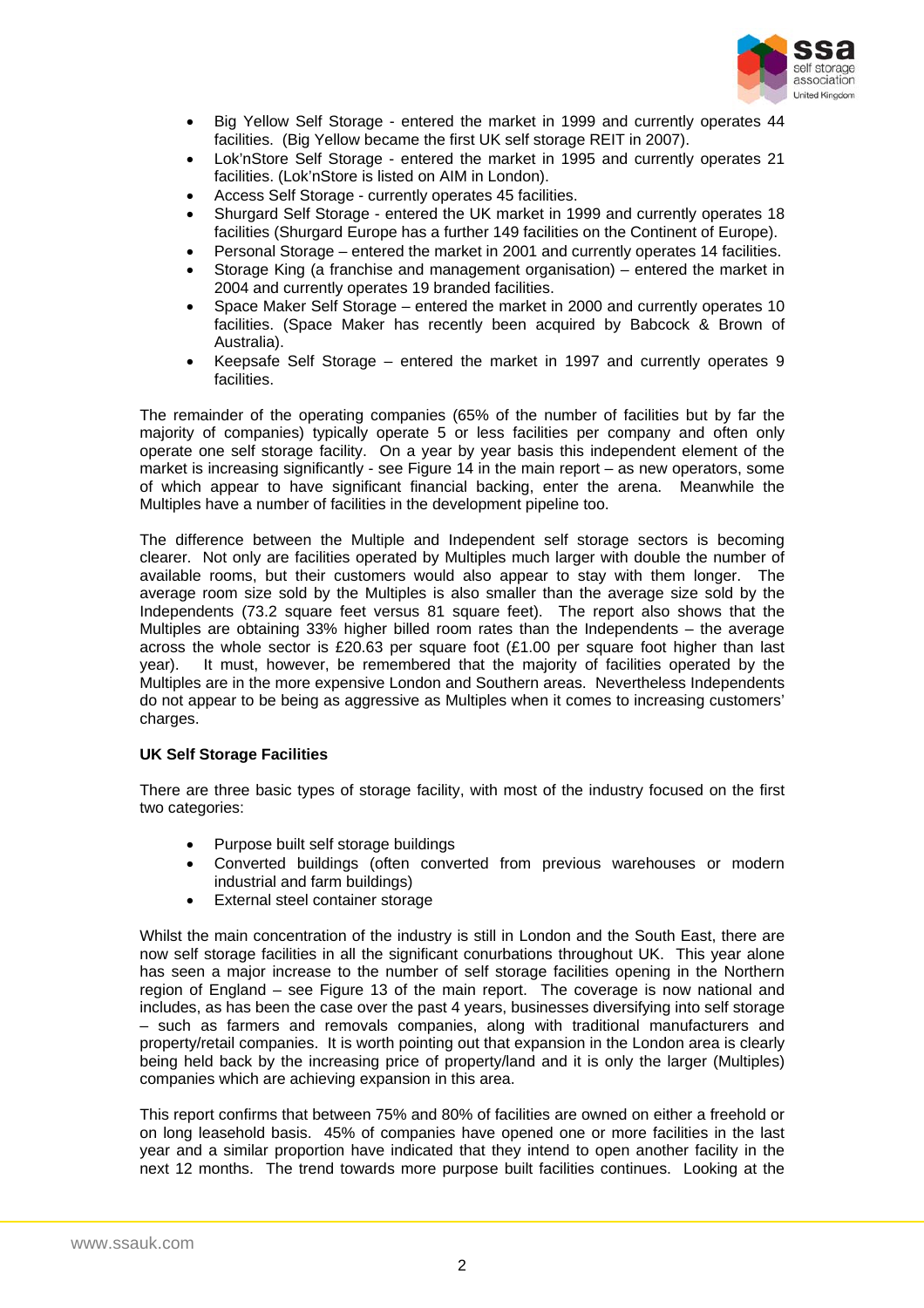

2007 survey data, over twice as many London and Southern facilities were purpose built than was the case in the North. This is mainly because the Multiples are doing most of the new store opening in this area and the majority of their facilities are in the South. Also there is a distinct lack of supply of suitable "conversion" sites available in London and the South East.

The majority of the newer facilities are equipped with state-of-the-art security controls and customer access systems, with some offering climate control and/or heating. Most are now providing a comprehensive customer, sales and after sales service. Operators in the UK now tend to target highly visible sites on major routes with easy customer access. However, self storage still essentially remains a local business with most customers living/working within 5 miles of the relevant facility.

#### **Who Uses The Service?**

Despite the growth of the industry in the UK, awareness and general understanding of the product remains underdeveloped in most regions. Awareness is growing (possibly faster than has been realised) and there is now some evidence that awareness lies between 50 and 75% with the higher figure based on London and the South East. However, a thorough understanding of the service remains low, with only 28% of people saying they had a reasonable understanding of the service, up from 25% in 2006. Some of this growth is simply because of the increasing number of facilities and the resultant increase in general advertising and local marketing. However, many operators are now also using local newspapers and radio stations for advertising – and Big Yellow Self Storage has launched its second TV advertising campaign this year. There are also some new magazines dedicated to business and house movers in which the product is advertised.

There are 2 main categories of self storage customer identified - business and domestic.

- Business customers typically make up approximately 30% of the customer base in a facility. They range from new business start-ups to home workers and travelling sales people, retailers, large corporations, solicitors and local authorities. They like the convenient access and the overall flexibility of the product. They can store their stock, stationery, office furniture, files, display equipment, etc in their own unit and release expensive commercial space for more efficient, cost effective use. Do-it-yourself archiving is also becoming increasingly popular.
- Approximately 70% of the overall customers in a facility are private individuals. The typical age profile is between 28 and 50. An increase in household disposable income and a demand outpacing GDP's growth has led to an increasing accumulation of personal goods – particularly in the field of sports and leisure activities – over the last few years. The cost of housing and an increase in the number of adults living alone, means that more people want a place to put their spare household furniture, effects and inherited items, and one to which they can have easy access. These can be categorised as "lifestyle users" of self storage. Many individuals and families are therefore renting an extra room locally as a "spare room" or "garage".

There are also many other traditional reasons for using self storage on a temporary basis – people getting married, separated, divorced, travelling or working abroad, or refurbishing their home – many require easy-access, flexible storage space for a variable time. These customers can be categorised as "event movers" – their need for storage is for a specific period of time, while an event in their life is being concluded. The population is also becoming increasingly mobile. Many like to have access to their stored goods whilst moving house. Large numbers of students, both British and from overseas, also use self storage on a number of occasions during their academic year.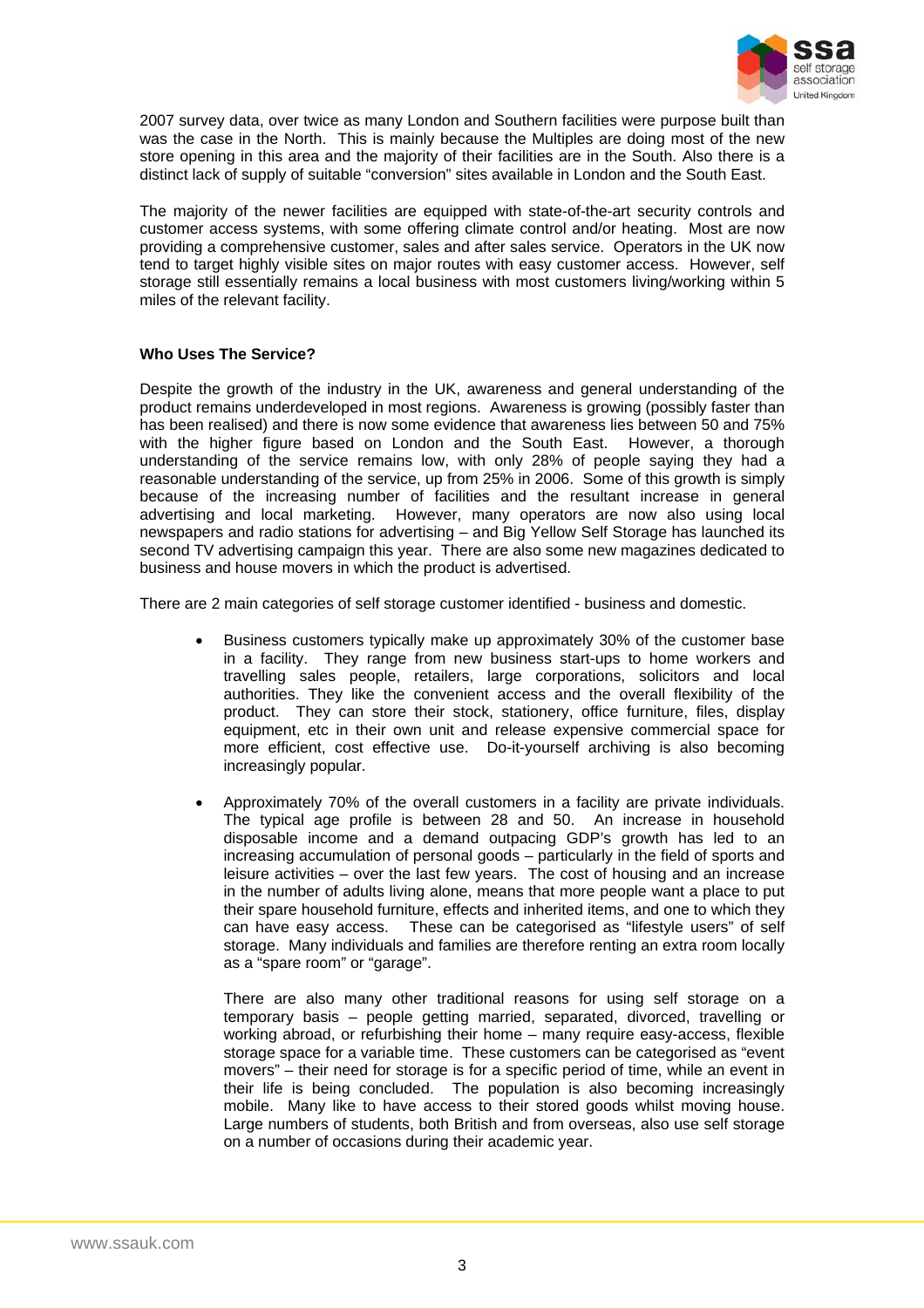

#### **Continental Europe**

The industry is also spreading throughout Europe. There is one large company, Shurgard Europe, with 149 facilities in 6 different countries on the Continent (as well as 18 facilities in UK). The estimated number of self storage facilities of all sizes, including Shurgard, by country as at mid-2007 is:

| Austria | 14  | <b>Belgium</b> | 24 | Czech Republic         | 4  |
|---------|-----|----------------|----|------------------------|----|
| Denmark | 22  | Estonia        |    | Finland                | 20 |
| France  | 167 | Germany        | 33 | Ireland                | 20 |
| Italy   | 30  | Latvia         |    | Norway                 | 25 |
| Poland  |     | Portugal       |    | Spain                  | 79 |
| Sweden  | 40  | Switzerland    | 6  | <b>The Netherlands</b> | 98 |

It is also known that entrepreneurs are setting up facilities in Moscow, Romania and Hungary. If the same average size of a facility in UK is assumed for facilities on the Continent, the available rentable storage on the Continent has grown to 22.6 million square feet, only 2.4 million square feet less than the UK industry.

#### **Main drivers and a forecast**

The key drivers for growth are:

- Increasing number of house moves.
- Increasing public awareness of the product and not only in cities and main towns.
- Growing population and increasing number of people living alone.
- Rising disposable incomes with GDP growth, particularly in larger cities/towns.
- Escalating house prices leading to downsizing.
- Lack of housing. More small homes/flats/apartments being built.
- The average size of all new homes being built is reducing year-on-year.
- Increasing mobility.
- Demand as customers use storage for reasons other than house moving.
- Event driven situations (divorce, single parent families, marriage, re-marriage, death).
- Escalating commercial property prices leading to smaller business premises with a lack of storage and increasing difficulty for start-ups which will require flexible, economic space.
- Internet business storage (i.e operating from a web site and requiring flexible and accessible storage solutions).
- Growth of borrowing against housing and resultant extension works requiring temporary storage of household possessions.

The main barriers to growth are:

- in London and the South East, the limited availability of first class locations;
- obtaining finance for the business; and
- the time and effort required to obtain the necessary planning and environmental consents.

Small adjustments to interest rates in the UK are unlikely to dampen demand for self storage. Indeed there is evidence to suggest that it is increasingly common for people to 'de-clutter' their houses by putting their possessions into storage to make their property seem more attractive, if they perceive the sales market to be getting tougher, and to focus their attention on renovation and extension rather than moving house. All of which drives demand for self storage.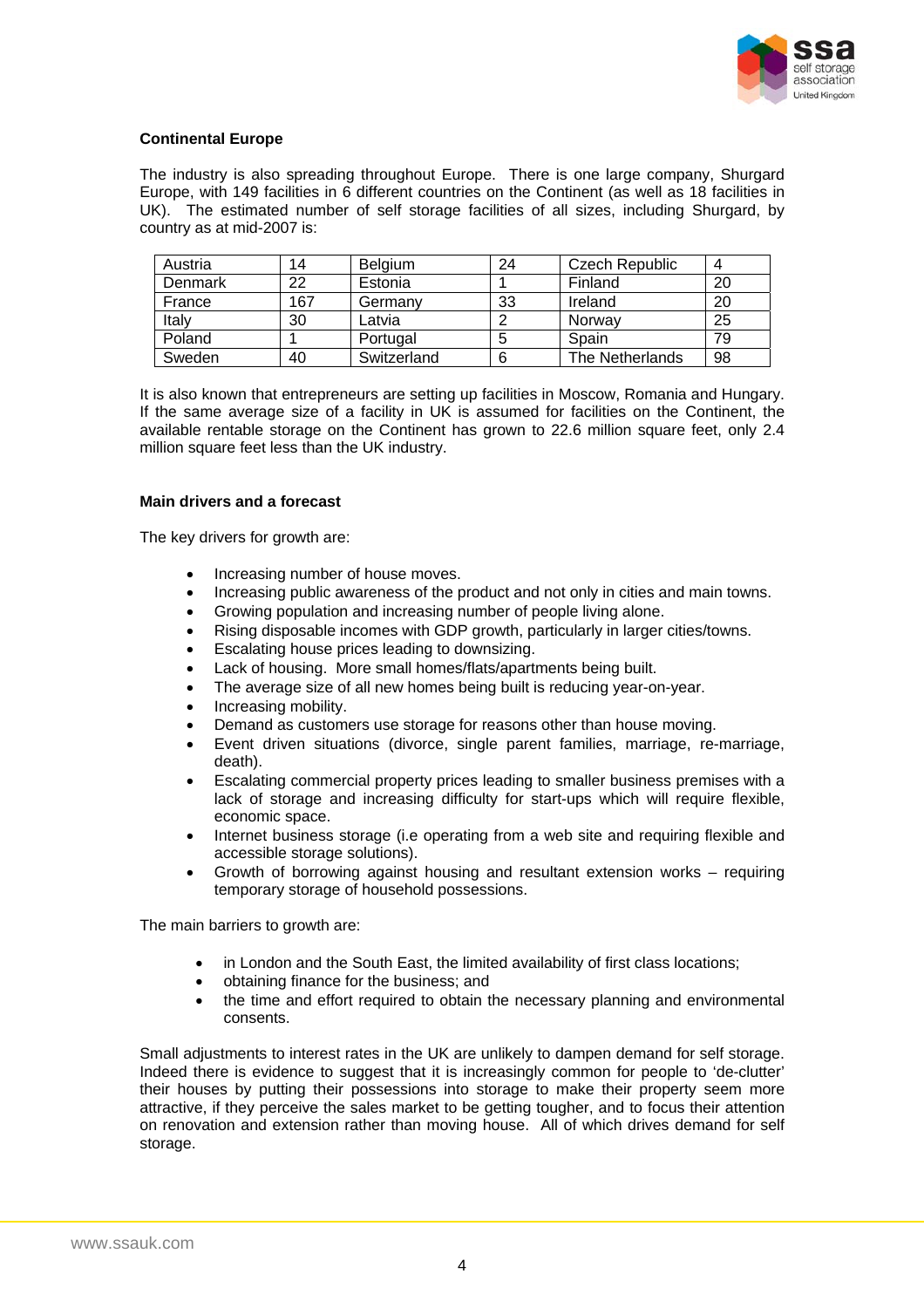

Furthermore the industry in the US has seen sustained strong growth over the past 4 decades through a number of economic cycles. The same pattern has been evident to a lesser extent in the UK and Europe.

Whilst it seems unlikely that the UK market will ever reach the levels of penetration achieved by the US operators, there is clearly significant growth potential still apparent. Even penetration as achieved already in a much less densely populated Australasia or a quarter of the penetration in the US would see between 1,700 and 2,600 facilities across the UK (based on an average store size of  $40 - 50,000$  square feet) in the next decade. The equivalent figure for continental Europe would be in excess of 10,000 facilities.

The SSA UK will continue to represent its members and seek to help the industry achieve its goals through this exciting period.

Self Storage Association Ltd Priestley House The Gullet Nantwich Cheshire CW5 5SZ

Tel: + 44 (0)1270 623150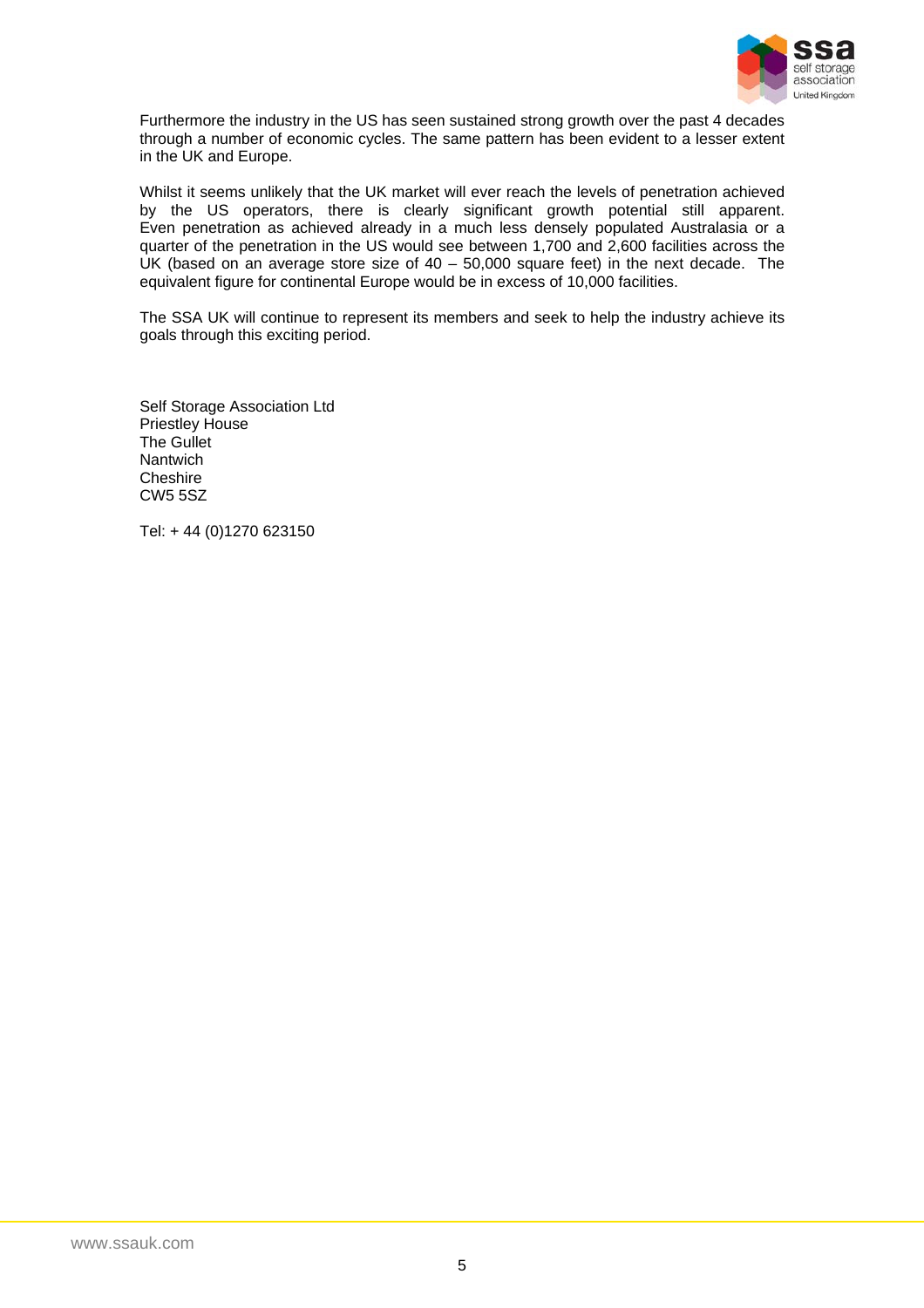

# <span id="page-7-0"></span>**Methodology**

For the second year in a row, Mintel Custom Solutions has been commissioned by the SSAUK to analyse a survey sent out to members of the Association. In total, surveys relating to 342 facilities, owned by 78 separate companies have been analysed by Mintel in this, the 2nd edition of the SSA annual report.

When examining the results of the survey, a number of classifications have been used to gain a more detailed understanding of the self storage industry.

As with any survey of this size, some care must be taken in interpreting the results given the possibility that a handful of abnormal responses can significantly skew results. The smaller the sub-sample, the higher is the risk of abnormal responses leading to unrepresentative findings.

Given the need to maintain workable sub-samples, therefore, the level of cross-analysis possible is limited. However, the groups used are large enough to provide some relatively robust sub-samples, while also offering considerable insight into how different sectors of the market are faring.

The groups used in the main body of the report and their definitions are explained below:

**Opening date:** Throughout the analysis, facilities have been broken down into four groups – those opening in 1999 or before (*pre-2000)*, those opening in 2000, 2001 or 2002 (*2000- 2002*), those opening in 2003, 2004 or 2005 *(2003-2005)* and those opening in 2006 or 2007 (*2006-2007).*

**Location:** Facilities were divided into three groups, South (excluding London), London (inside M25), and North (including facilities based in Northern England, Scotland, the Midlands & Wales).

**Additional Location:** Facilities were further divided into several groups, South/South West, Midlands/Wales, London, Remainder of South East, Northern England/Scotland.

**Size of company:** Facilities have been split into Independents (including companies with five or less facilities) and Multiples.

The report is in two parts:

**Part One** – the analysis of the company survey

**Part Two** – analysis of the individual facility survey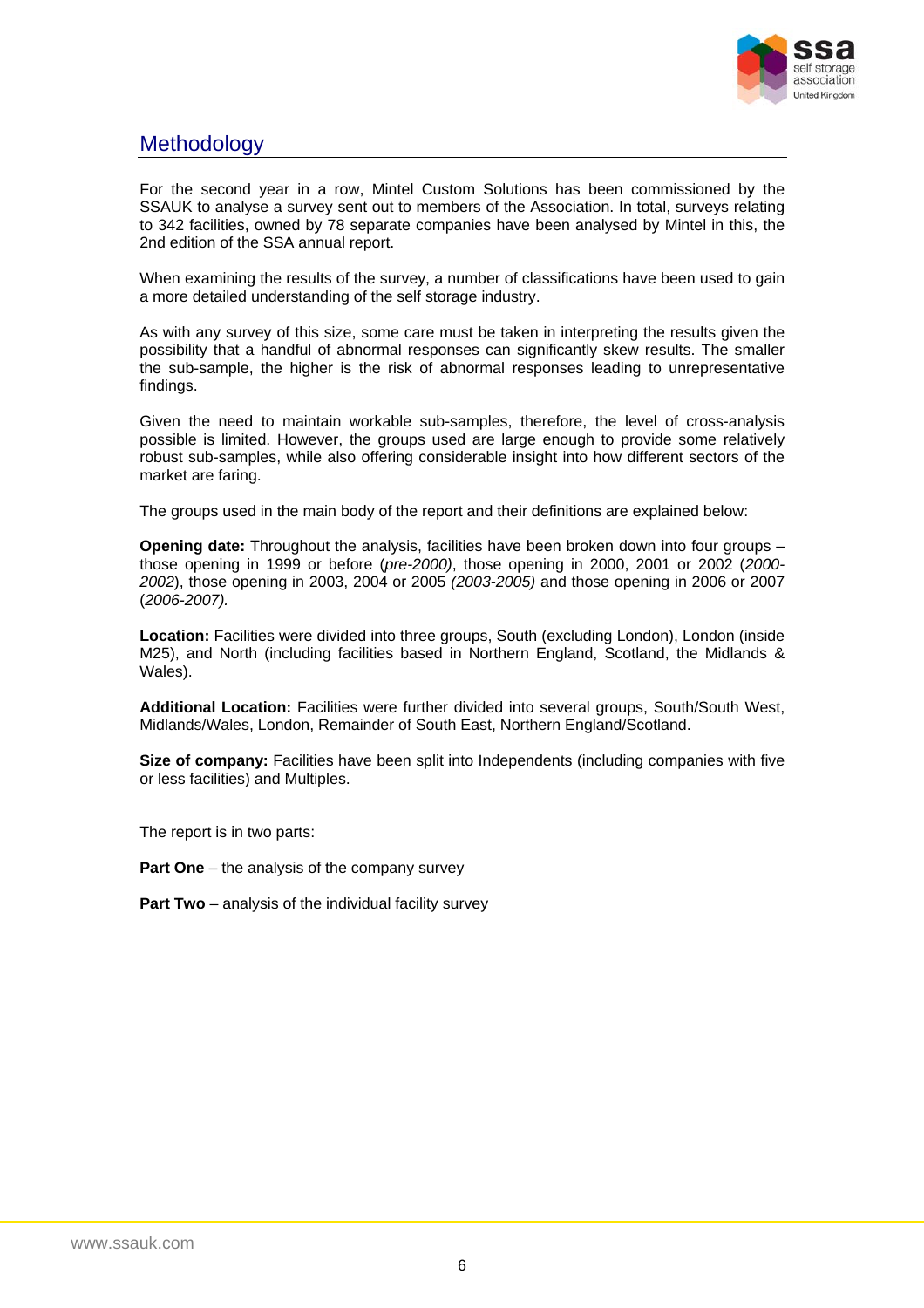

The following table compares the 2007 sample (collected in late 2006/early 2007) to the 2006 sample (collected in late 2005) by key segmentation.

Forty-eight of the 87 companies that participated in the 2006 survey participated again this year. The remaining 30 companies that participated in the 2007 survey did not take part in 2006.

|                                        | Count |                |
|----------------------------------------|-------|----------------|
|                                        | 2007  | 2006           |
| Number of companies                    | 78    | 87             |
| Companies in both 2006 and 2007 survey | 48    | 48             |
| Companies in only one survey           | 30    | 39             |
| Number of facilities                   | 342   | 315            |
|                                        |       |                |
| Pre 2000 facilities                    | 112   | 125            |
| 2001-2002 facilities                   | 96    | 111            |
| 2003-2005 facilities                   | 83    | 79             |
| 2006-2007 facilities                   | 51    | $\blacksquare$ |
|                                        |       |                |
| North facilities                       | 122   | 98             |
| London facilities                      | 124   | 118            |
| South facilities                       | 96    | 99             |
|                                        |       |                |
| London facilities                      | 124   | 118            |
| Midlands/Wales facilities              | 48    | 46             |
| South/South West facilities            | 45    | 42             |
| N. England/Scotland facilities         | 74    | 52             |
| South East facilities                  | 51    | 57             |
|                                        |       |                |
| Independent facilities                 | 108   | 112            |
| Multiple facilities                    | 234   | 203            |

### **Figure A: Comparison of the survey sample in 2007 and 2006**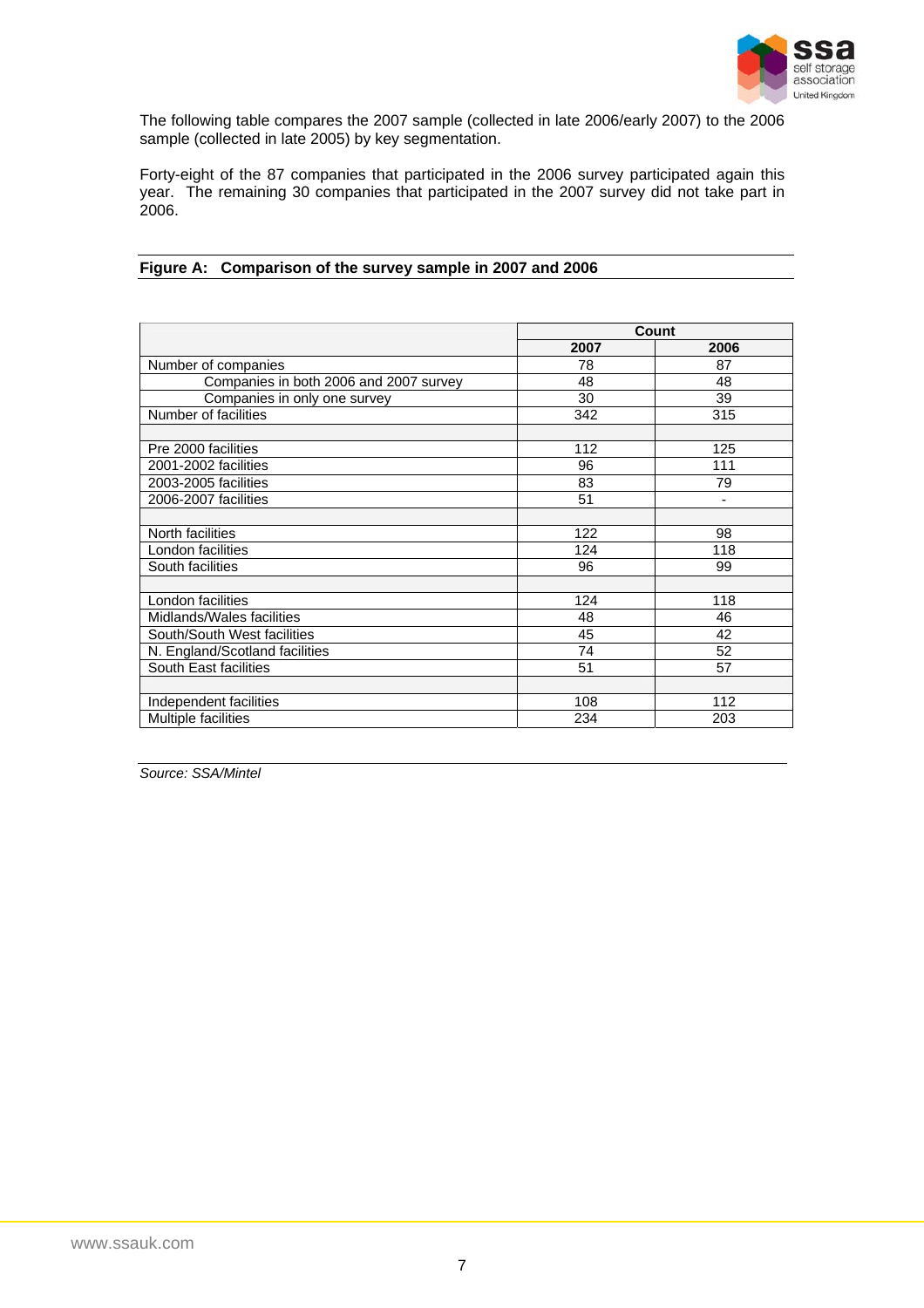

# <span id="page-9-0"></span>Part One: Company Survey

This section of the report covers the aspects of the questionnaire relating to the companies active in the self storage market, giving an overall picture of size, turnover and strategy.

The chart below details the number of facilities owned by each company.

#### **Figure 1: Proportion of companies by number of facilities open**

|                                     | 2007           | 2006          |  |
|-------------------------------------|----------------|---------------|--|
| <b>Number of facilities</b>         | % of companies |               |  |
|                                     | 60             | 65            |  |
| $\overline{2}$                      | 13             | 15            |  |
| 3                                   | 10             | 6             |  |
| 4                                   | 4              | 3             |  |
| 5                                   | 3              |               |  |
| 6                                   | ი              | $\mathcal{P}$ |  |
| 7                                   |                | O             |  |
| 8                                   | n              |               |  |
| 9                                   |                | ∩             |  |
| 10                                  | ი              |               |  |
| Over 10                             | 8              | 6             |  |
|                                     |                |               |  |
| <b>Average Number of Facilities</b> | 4.4            | 3.6           |  |

- The increase in the average number of facilities is likely to be the result of both larger and smaller companies increasing the size of their portfolios.
- Nearly two thirds of companies run a single storage facility, while 13% own only two.
- At the other end of the scale, Multiples account for 10% of all firms responding to the survey. There are a significant number of operators with ten or more outlets, with these large chains accounting for 8%.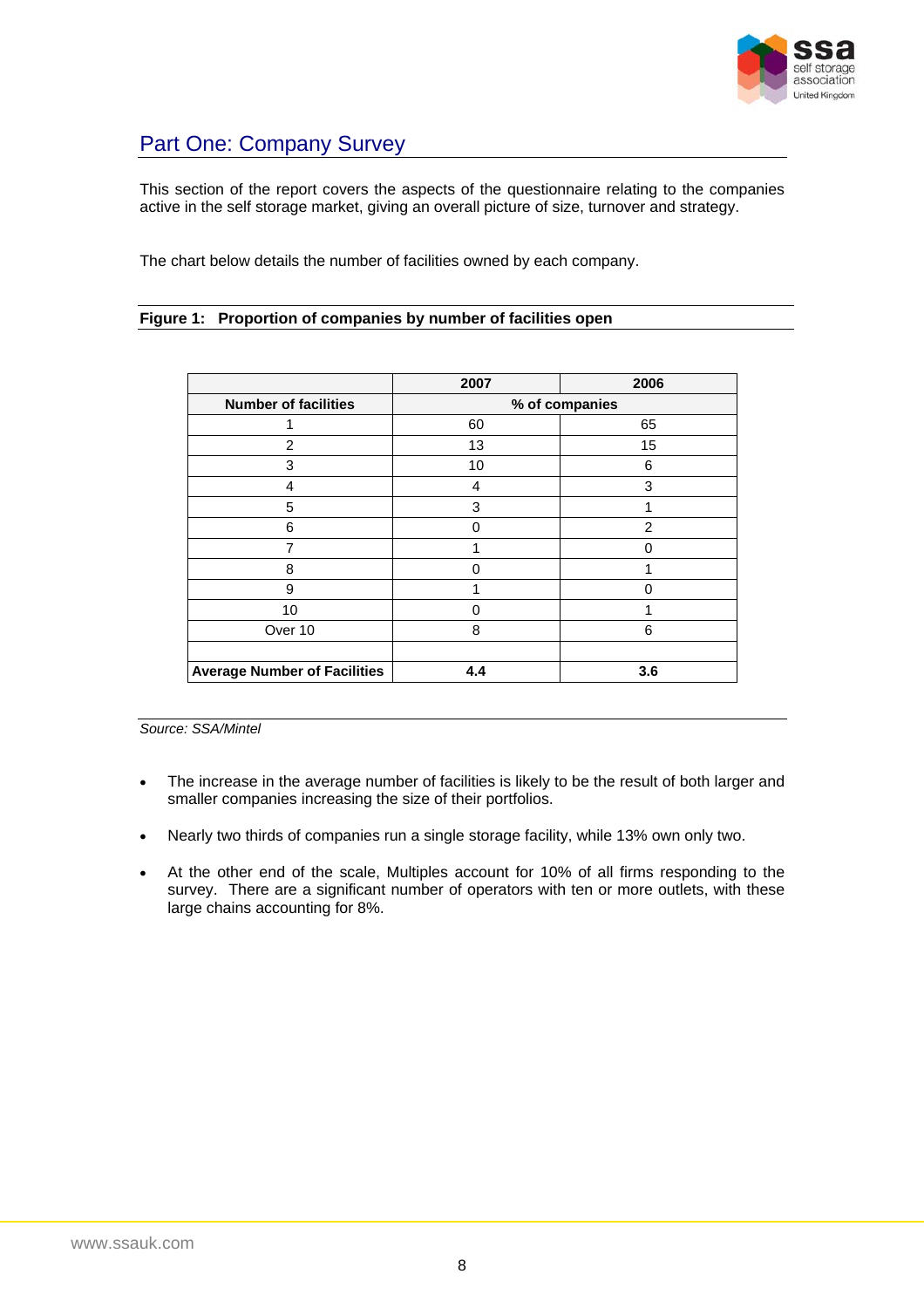

### <span id="page-10-0"></span>**More than a third of companies have expanded in the past year**

• 45% of companies have opened one or more facilities (as compared with 36% in the 2006 report).

#### **Figure 2: Proportion of companies that have opened new facilities in the past 12 months**

|                                                 | 2007           | 2006 |
|-------------------------------------------------|----------------|------|
| Number of new facilities in the past 12 months: | % of companies |      |
|                                                 | 55             | 64   |
|                                                 | 35             | 29   |
|                                                 |                |      |
|                                                 |                |      |
| Over <sub>3</sub>                               |                |      |

*Source: SSA/Mintel* 

### **Future Growth Intentions**

### **Short-term growth**

• 44% of companies say they intend to open a new facility in the next 12 months (55% in 2006) but a further 21% claim that they will 'possibly' open new facilities.

#### **Figure 3: Proportion of companies intending to open new facilities in the next 12 months**

|                                                                | 2007           | 2006 |
|----------------------------------------------------------------|----------------|------|
| Likelihood of opening new facilities<br>in the next 12 months: | % of companies |      |
| Yes                                                            | 44             | 55   |
| No                                                             | 35             | 45   |
| Possibly                                                       |                |      |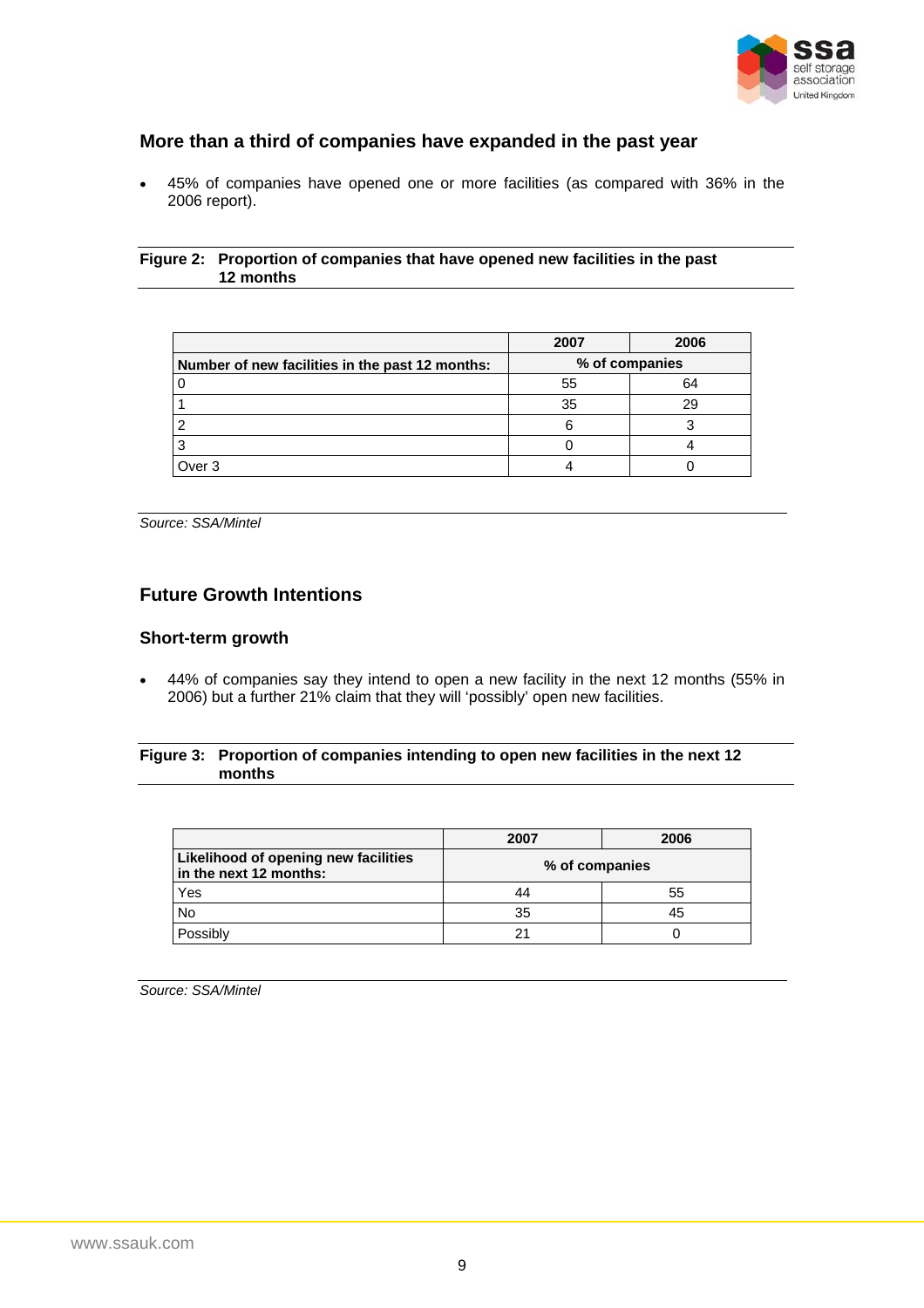

### **Long-term**

- Over a third of companies, all Independents, are planning to open between 1 and 3 new facilities over the next five years, while 17% of companies, all Independents, are not planning to open new facilities in the next five years.
- The Multiples are all planning big expansion over the next five years, accounting for the one in ten companies reporting plans to open 10 or more new facilities.
- The average number of facilities planned for the next five years among the Multiples is 23 compared to 3 among the independents.

#### **Figure 4: Number of new facilities expected to open in the next 5 years**

| <b>Number of new facilities</b>   | <b>All companies</b> |
|-----------------------------------|----------------------|
|                                   | %                    |
| Possibly / Unsure                 | 18                   |
| 0                                 | 17                   |
| $1 - 3$                           | 35                   |
| $4 - 9$                           | 21                   |
| $10 +$                            | 9                    |
|                                   |                      |
| Average number of new facilities: |                      |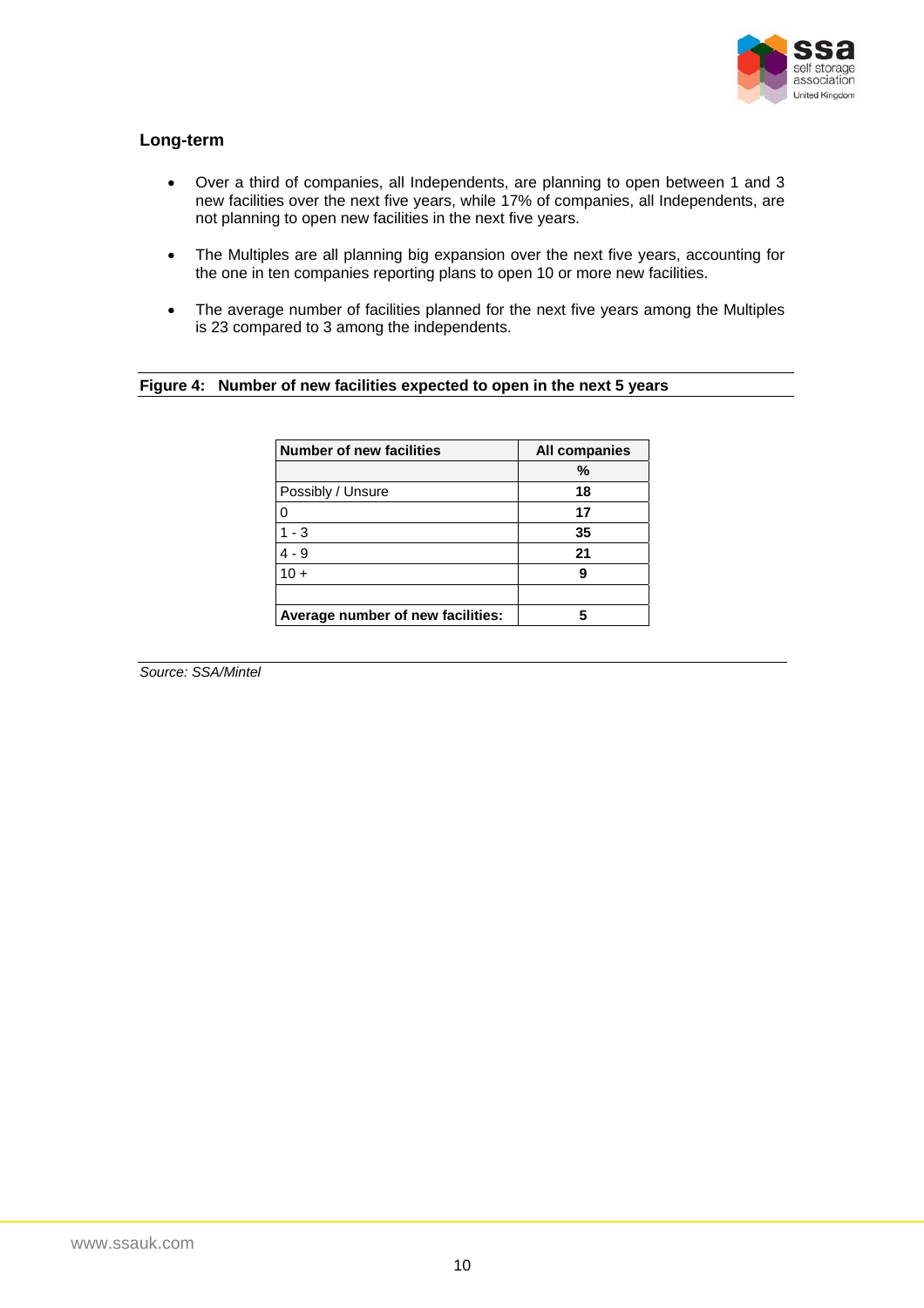

### <span id="page-12-0"></span>**Head Office Employment**

- When asked how many people the company employs at head office, two thirds of companies revealed that they employed three or less staff members with a fifth of these having a single full-time staff member or only employing a part-time member of staff to administer the business.
- One in ten companies employ six or more staff members at head office.
- The average number of head office staff members is around 4.

#### **Figure 5: Head office staffing levels**

|                                        | 2007           | 2006 |
|----------------------------------------|----------------|------|
| Number of staff in head office:        | % of companies |      |
| $0 - 1$                                | 20             | 20   |
| $1 - 3$                                | 46             | 36   |
| $3 - 6$                                | 24             | 26   |
| $6+$                                   | 10             | 18   |
|                                        |                |      |
| Average number of staff in head office | 4.2            | 5.0  |

*Source: SSA/Mintel* 

#### **Insurance sales**

- The chart below highlights how respondents have chosen to provide customer goods insurance for their customers since January 2005.
- 21% of companies had chosen to obtain direct FSA authorisation for insurance sales with the remainder offering a non-regulated option for insurance provision.

### **Figure 6: Means of offering contents insurance, post January 2005**

|                     | 2007           | 2006 |
|---------------------|----------------|------|
| Type of insurance:  | % of companies |      |
| Non-regulated       | 79             |      |
| l FSA Authorisation |                |      |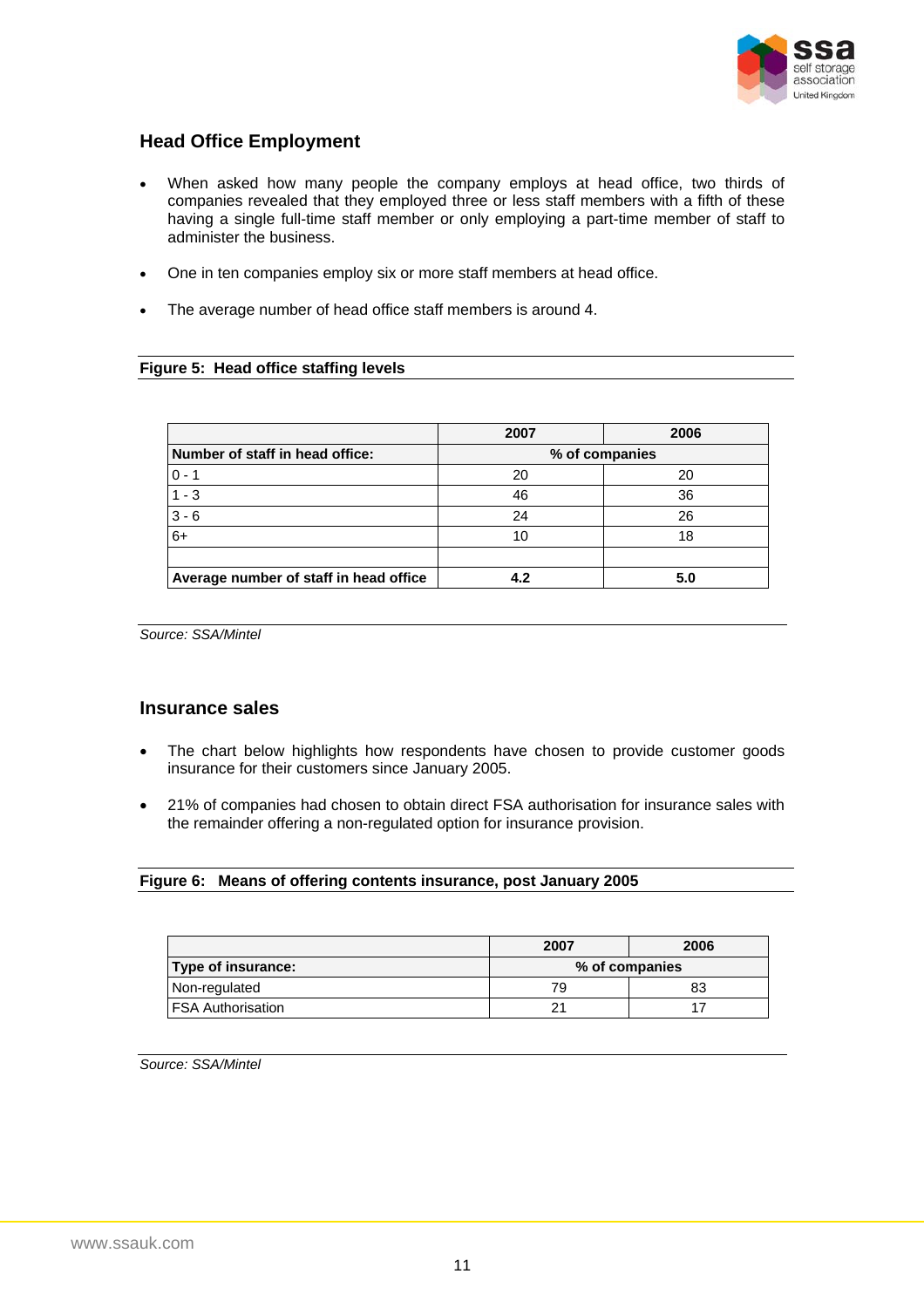

### <span id="page-13-0"></span>**Nearly 1 in 5 companies reported turnover over £1 million**

- The chart below illustrates the level of turnover generated from core self storage business.
- 21% of companies generate £100,000 or less from their self storage operations, with 34% earning between £100,001 and £200,000.
- 19% of companies surveyed earned at least £1 million from self storage business. This is slightly higher than last year.
- Among the companies turning over less than £1 million, the average figure was £226,000. (£214,000 in the previous year)

#### **Figure 7: Turnover (£) from self storage**

|                                                        | 2007     | 2006           |  |
|--------------------------------------------------------|----------|----------------|--|
| <b>Turnover bands:</b>                                 |          | % of companies |  |
| £0 to £100k                                            | 21       | 31             |  |
| £101k to 200k                                          | 34       | 23             |  |
| £201k to £1,000k                                       | 26       | 29             |  |
| Over £1,000k                                           | 19       |                |  |
|                                                        |          |                |  |
| Average self storage turnover less than £1 million (£) | £226,000 | £214,000       |  |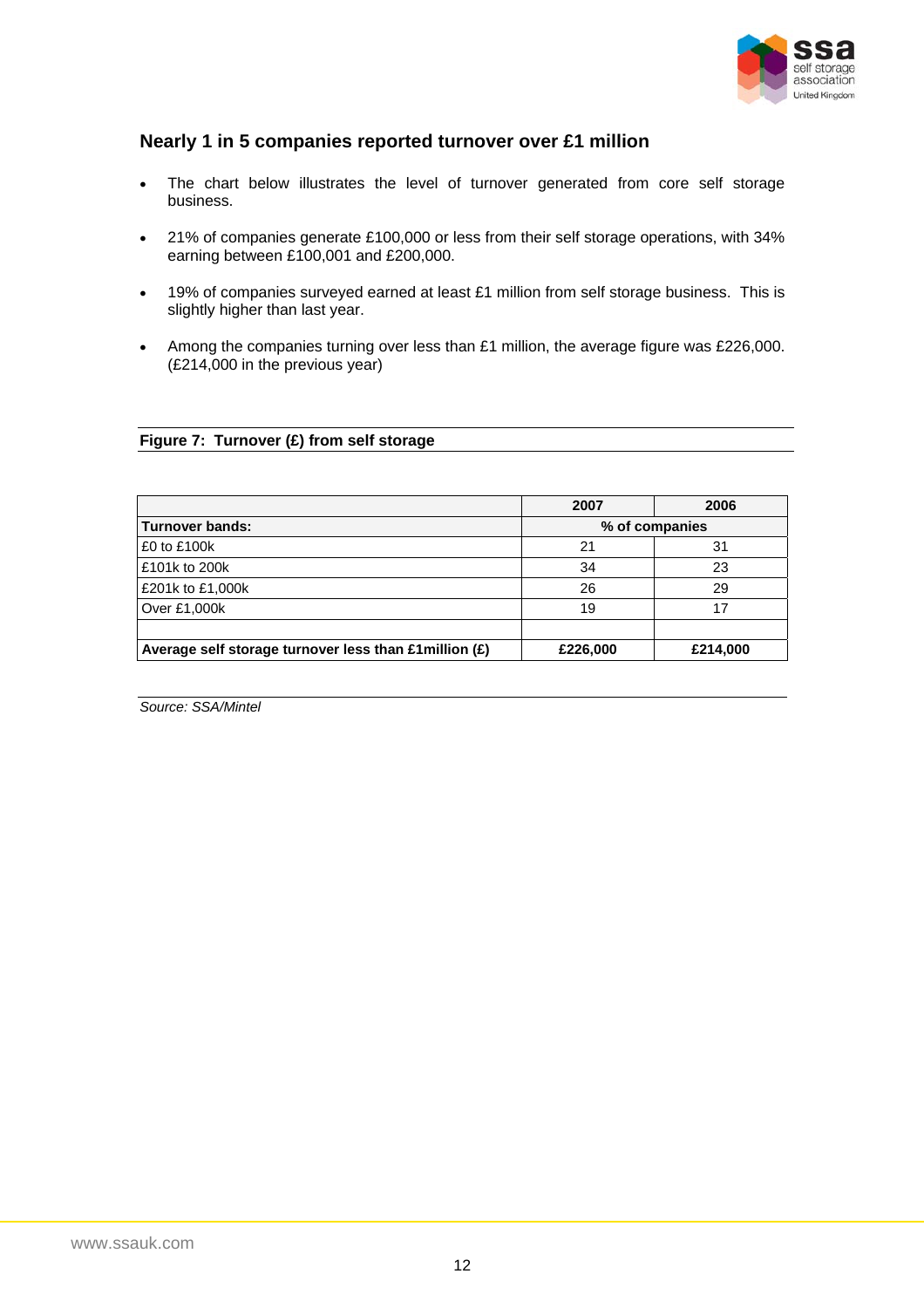

### <span id="page-14-0"></span>**Non-storage activity is still a valuable income generator**

- The chart below illustrates the turnover generated from non-storage business, such as merchandise, insurance and other self storage related services. It makes a comparison with the core self storage turnover.
- Non-storage activities are clearly a valuable way of supplementing core earnings.

#### **Figure 8: Turnover from other business**

| % of other turnover to self storage turnover | 2007 | 2006 |
|----------------------------------------------|------|------|
| Independents                                 | 8.8  | 14.0 |
| <b>Multiples</b>                             | 17.0 | 17.0 |
|                                              |      |      |
| Total                                        | 15.9 | 16.5 |

*Source: SSA/Mintel* 

The decrease for Independents could be caused by the significant variation in the participants in the survey year on year. It may also be as a result of an increased understanding of the detail required to answer the question.

### **The split between business and domestic customers**

- For the first time, in the 2007 survey, companies were asked to provide the percentage of total business that is accounted for by business customers and that which is accounted for by domestic customers.
- The most common ratio was 30% business and 70% domestic. However, a relatively significant number of companies reported a ratio of 20% business and 80% domestic and others 60% business, 40% domestic.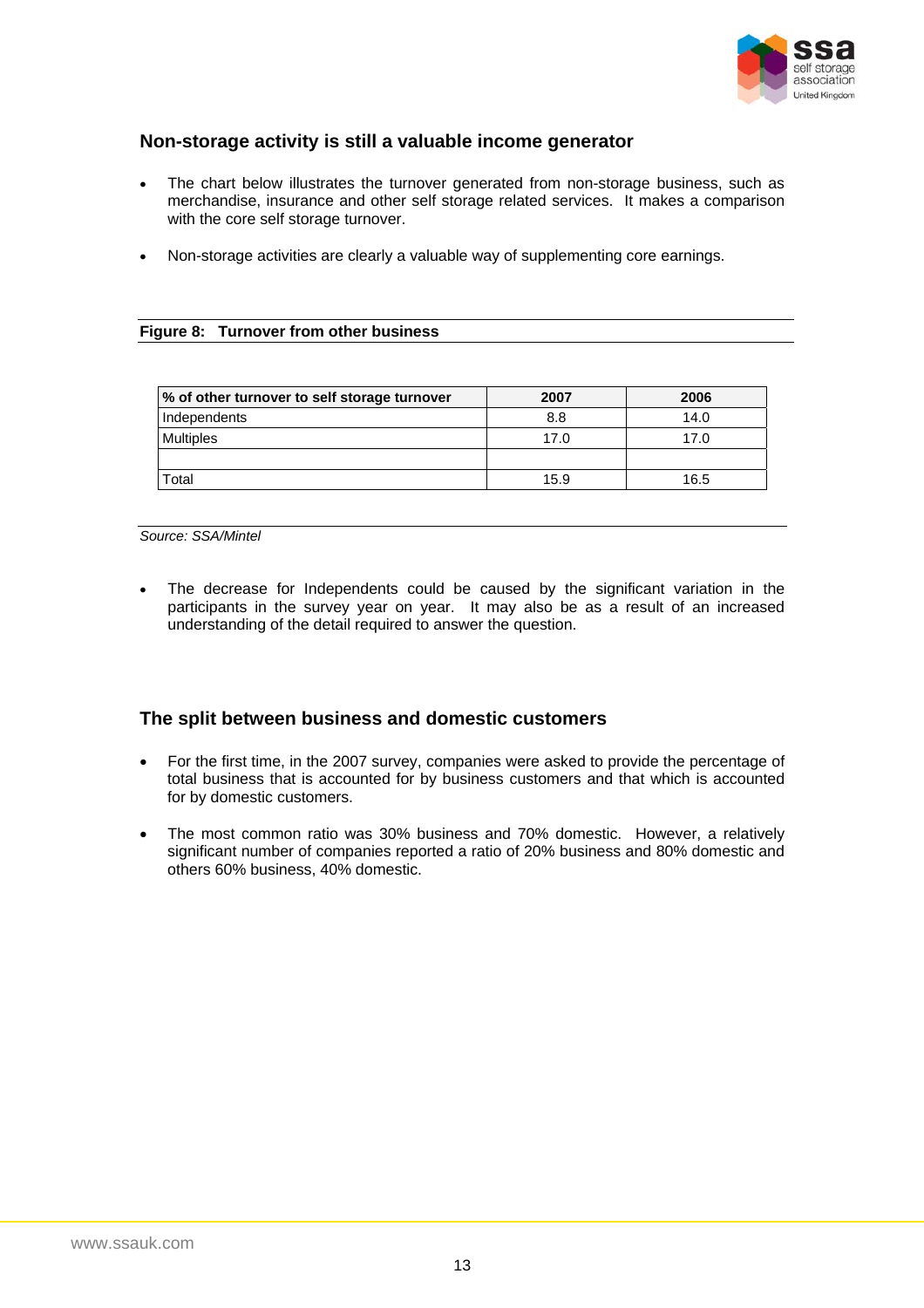

### <span id="page-15-0"></span>**Average length of stay by customers**

- Nearly two fifths of companies reported that customers stay between 11 and 20 weeks.
- On average customers stay for 22 weeks.

#### **Figure 9: Average customer length of stay**

| Average customer length of stay | 2007           |
|---------------------------------|----------------|
|                                 | % of companies |
| 0 to 10 weeks                   | 13             |
| 11 to 20 weeks                  | 44             |
| 21 to 30 weeks                  | 21             |
| 31 to 40 weeks                  | 9              |
| 41 to 50 weeks                  | 6              |
| 50+ weeks                       |                |
| Average length of stay:         | 22 weeks       |

*Source: SSA/Mintel* 

- The average length of stay for Multiples was 36 weeks and for Independents 21 weeks.
- This confirms that companies with a more mature portfolio of facilities and Multiples tend to have longer average lengths of stay.

#### **Evaluation of marketing strategies used to communicate with customers**

- This is the first time the question has been asked in this survey. Interestingly there is a significant variety in the answers given.
- Once averaged out, signage and directories were equally the most effective, each responsible for around a third of all customer enquiries.
- The website and referrals combined were responsible for the remaining third of all customer enquiries.
- If the question had been asked previously it is likely that the number of enquiries through directories would be seen to be diminishing and enquiries through the website should be increasing.

#### **Figure 10: Key drivers of customer enquiries**

| <b>Key Driver:</b> | Average enquiries % |
|--------------------|---------------------|
| Signage            | 32                  |
| <b>Directories</b> | 32                  |
| Website            | 18                  |
| Referrals          | 18                  |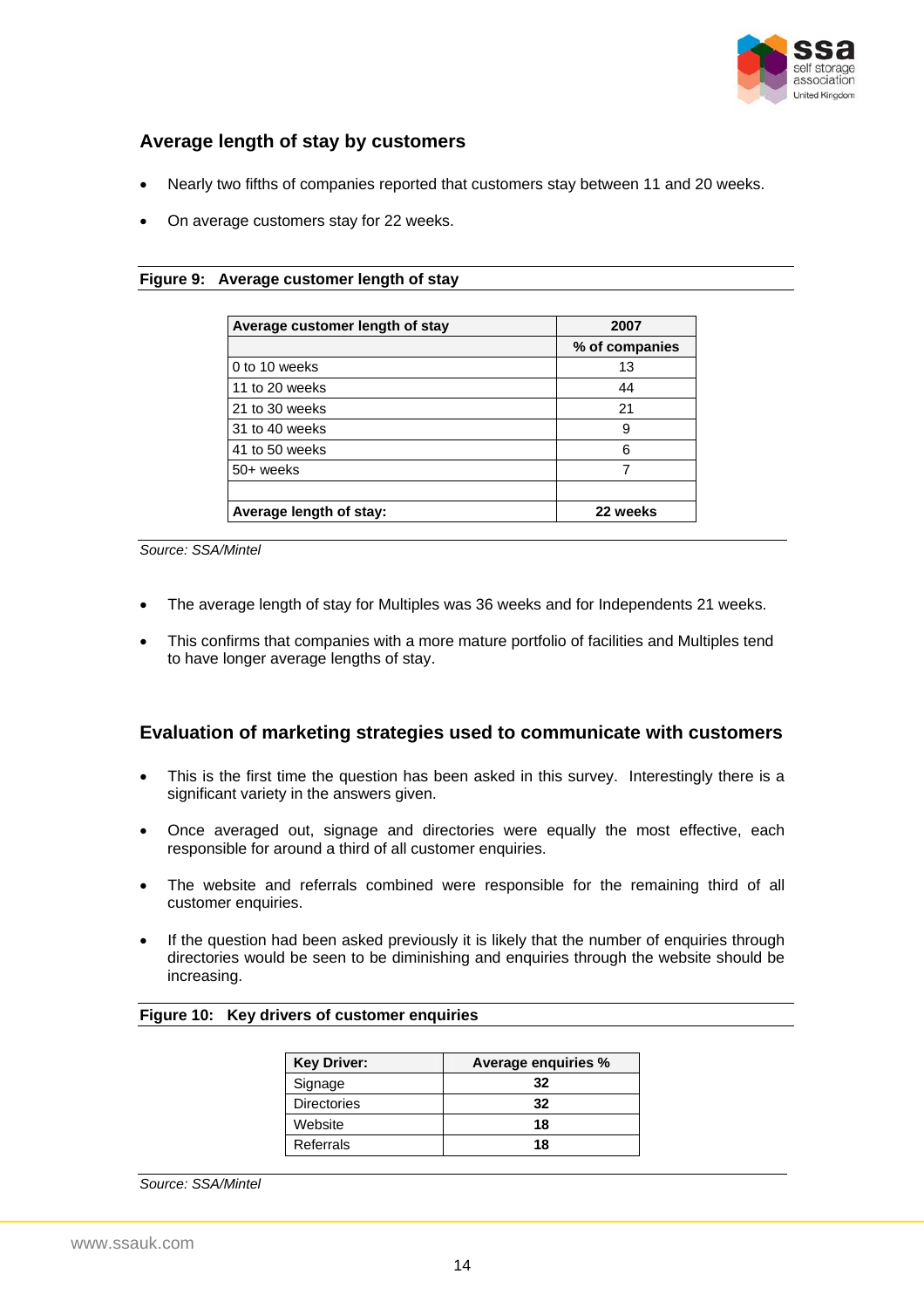

### <span id="page-16-0"></span>Part Two: Facility Survey

This section of the report presents a detailed analysis of the section of the questionnaire concerned with individual facilities, covering such areas as opening date, ownership, average charges, and location.

### **Facility Opening Date**

The table below illustrates the date of opening of each facility, illustrating that the sector is still achieving significant growth.

- The emergence of new facilities has meant that facilities that opened before 2000 are accounting for a smaller share of the total market, than in the previous report. However facilities from pre-2000 still account for a third of all facilities.
- The 2007 survey reveals relatively significant growth between 2005 and 2006, growth not seen since 2001 to 2002.
- In total, nearly half of the facilities covered by the 2007 survey had opened since 2002.

#### **Figure 11: Self Storage Sector, by year of opening**

|                      | 2007            |
|----------------------|-----------------|
| Year facility opened | % of facilities |
| Pre 2000             | 33              |
| 2000                 | 8               |
| 2001                 | 12              |
| 2002                 | 8               |
| 2003                 | 8               |
| 2004                 |                 |
| 2005                 | 10              |
| 2006/7               | 14              |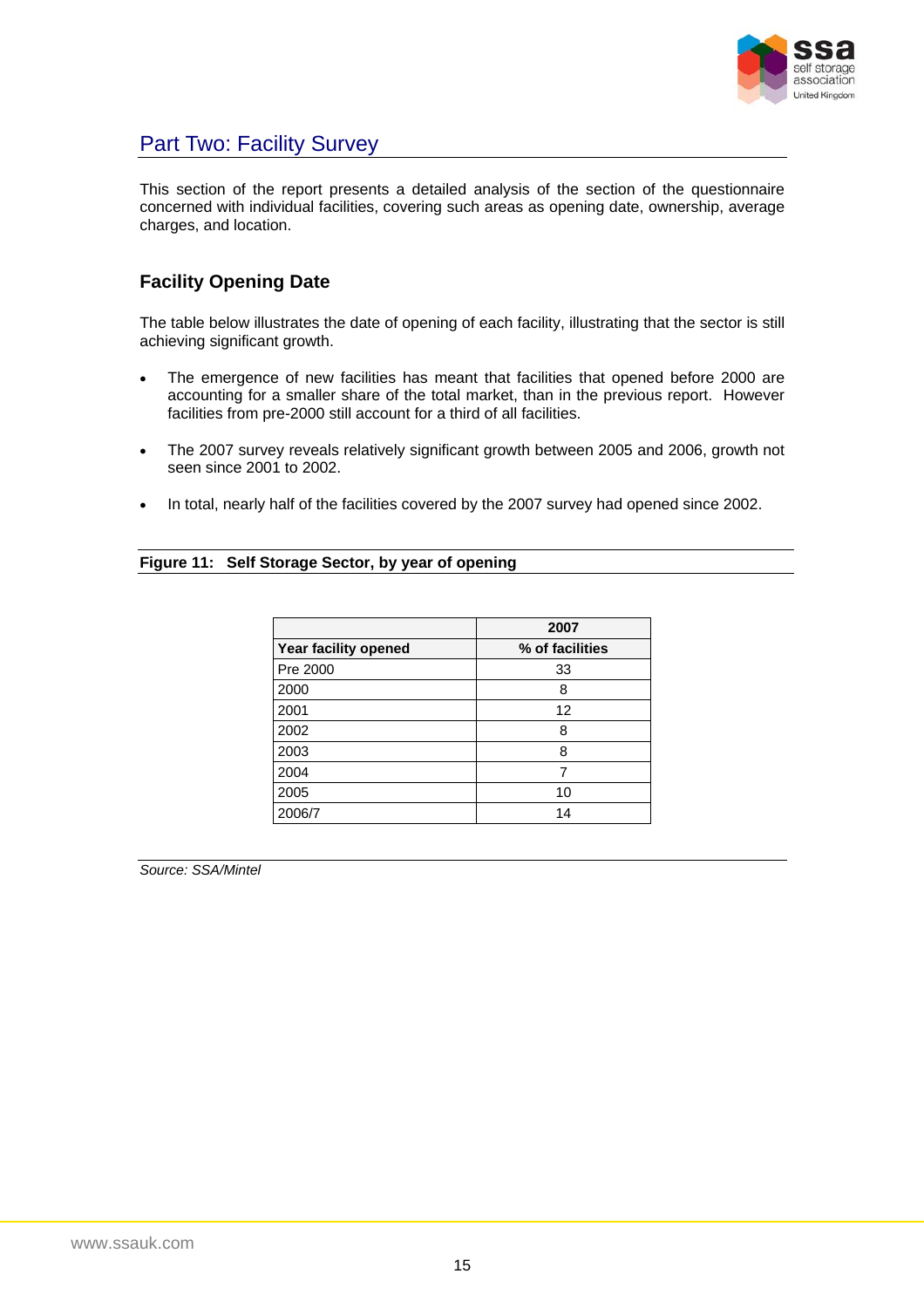

<span id="page-17-0"></span>• The sample of facilities surveyed provides even regional coverage. Over a third of facilities surveyed are located in the North, the same number is located in London, and just under a third is located in the South.

#### **Figure 12: Proportion of centres by geographical location**

|              | <b>Percentage of centres</b> |
|--------------|------------------------------|
|              | %                            |
| <b>North</b> | 36                           |
| London       | 36                           |
| South        | 28                           |

*Source: SSA/Mintel* 

### **Number of facilities growing more rapidly outside London**

- The trend for expansion outside of London continues.
- Pre 2000, the sector was most developed in London; however, since 2003 there has been some catching up in both the North and South. For the first time the figures for expansion in the North are higher than the combined figures for the South and London.
- However, expansion in the London area is being held back by the prohibitive London prices and it is really only the Multiples who are achieving expansion here.

#### **Figure 13: Facility opening date, by geographical location**

|           | All  | <b>North</b> | London | <b>South</b> |
|-----------|------|--------------|--------|--------------|
|           | $\%$ | %            | %      | %            |
| Pre-2000  | 33   | 19           | 50     | 28           |
| 2000-2002 | 28   | 28           | 25     | 33           |
| 2003-2005 | 25   | 29           | 19     | 24           |
| 2006-2007 | 14   | 24           | 6      | 15           |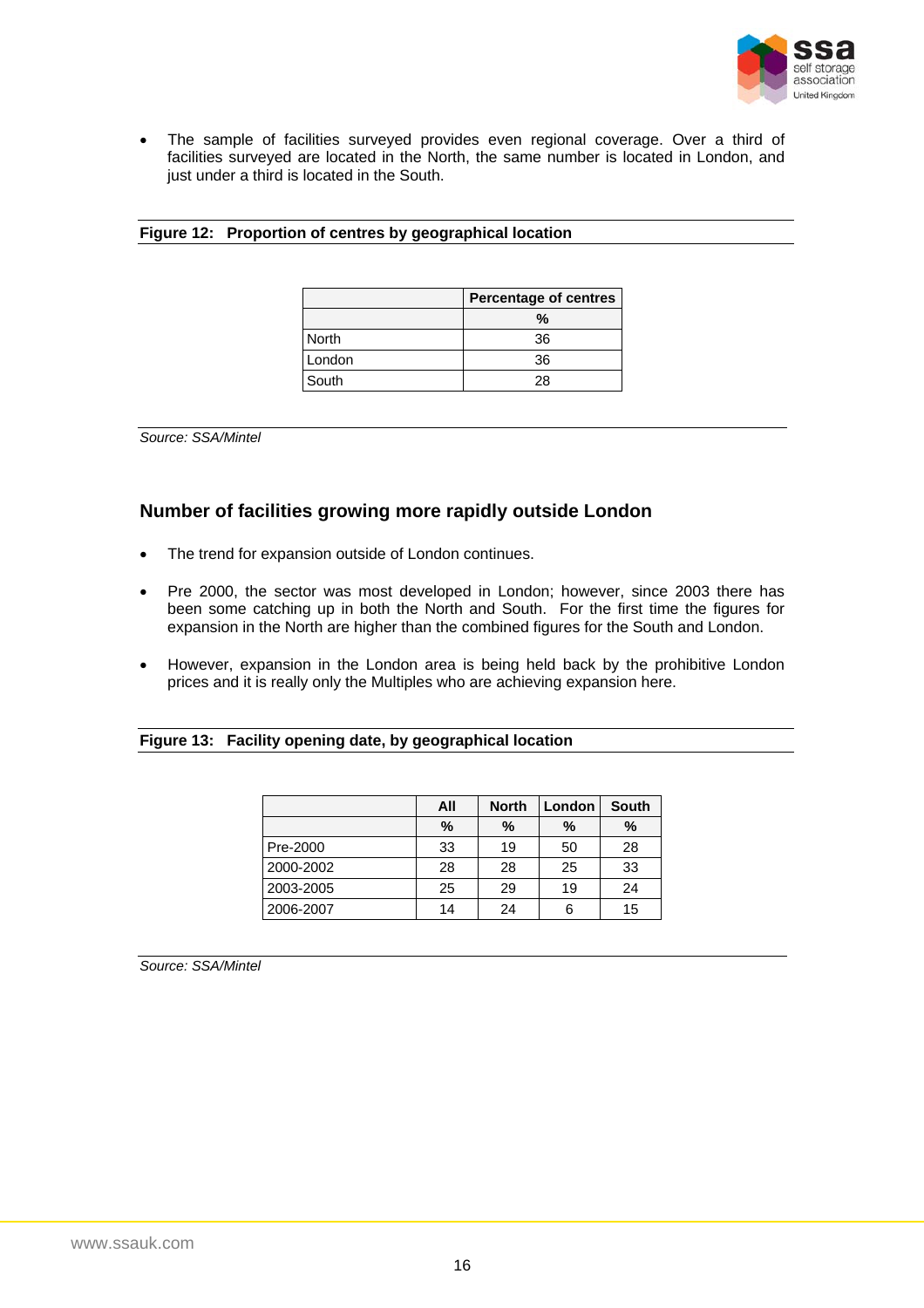

### <span id="page-18-0"></span>**A new wave of independent operators?**

- As can be seen from the chart below, multiple-operated facilities tend to be longerestablished, with 38% having been opened before 2000, and a further 33% between 2000 and 2002, than the Independents.
- Independently-run facilities and the smaller chains appear to have been more aggressive in terms of new openings between 2003–2007. Nearly two thirds (62%) of independent facilities have been opened since 2003 according to the 2007 survey results.
- Of the facilities opened in 2006-2007, 58% were Independents and 42% were Multiples. The breakdown of facilities opened pre 2000 and 2000–2002 was 20% Independents and 80% Multiples which further illustrates the increase in the number of Independents entering the market.

#### **Figure 14: Facility opening date, by size of company**

|           | All<br>Independent |      | <b>Multiple</b> |
|-----------|--------------------|------|-----------------|
|           | %                  | $\%$ | %               |
| Pre-2000  | 33                 | 20   | 38              |
| 2000-2002 | 28                 | 18   | 33              |
| 2003-2005 | 25                 | 36   | 19              |
| 2006-2007 | 14                 | 26   | 1 ( )           |

*Source: SSA/Mintel* 

### **Type of Facility**

- For each facility, respondents were asked to state whether it was a converted warehouse, purpose built, or based around containers. The chart below illustrates the proportion of the market accounted for by each of these types of facility.
- The vast majority, almost 80% of facilities, were originally warehouses that have since been converted into a self storage facility.
- Some 17% were purpose built a small increase when compared with the last report.

#### **Figure 15: Type of facility**

|                         | 2007            | 2006 |
|-------------------------|-----------------|------|
| <b>Type of Facility</b> | % of facilities |      |
| Converted warehouse     | 79              | 79   |
| Purpose built           |                 | 15   |
| Container               |                 |      |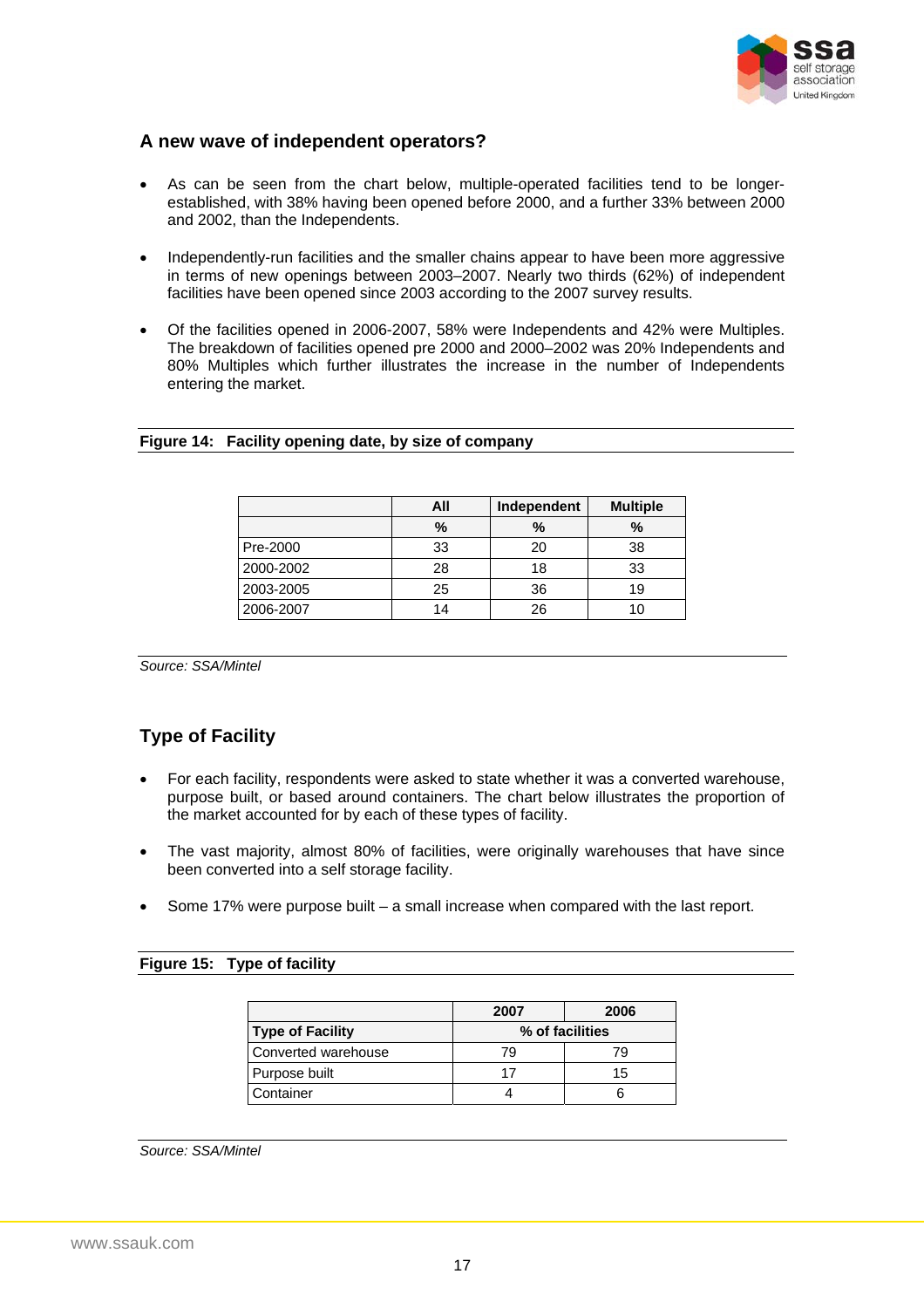

### <span id="page-19-0"></span>**Growth in purpose-built facilities**

- It is clear that as self storage becomes more popular, more operators are building facilities specifically for the task, rather than using converted warehouses.
- Of those facilities opened since 2003, almost 30% were purpose built almost twice the proportion seen across the sample as a whole.

|  | Figure 16: Type of facility, by opening date |
|--|----------------------------------------------|
|  |                                              |

|                     | All  | <b>Pre 2000</b> |    | 2000-2002   2003-2005   2006-2007 |    |
|---------------------|------|-----------------|----|-----------------------------------|----|
|                     | $\%$ | %               | %  | $\frac{0}{0}$                     | %  |
| Converted warehouse | 79   | 93              | 78 | 66                                | 69 |
| Purpose built       |      |                 | 19 | 30                                | 27 |
| Container           |      |                 |    |                                   |    |

*Source: SSA/Mintel* 

#### **Statistics suggest regional differences**

- Perhaps reflecting greater availability of former warehouses in the North and the Midlands, facilities opened in these areas were more likely to be converted than was the case in the South.
- Looking at 2007 survey data, over twice as many London and Southern facilities were purpose built than was the case in the North. This is mainly because the Multiples are more active in purpose building and the majority of their facilities are in the South.

#### **Figure 17: Type of facility, by location**

|                     | All | <b>North</b> | London | South |
|---------------------|-----|--------------|--------|-------|
|                     | %   | %            | $\%$   | $\%$  |
| Converted warehouse | 79  | 86           | 76     | 73    |
| Purpose built       |     | 10           | 22     | 20    |
| Container           |     |              |        |       |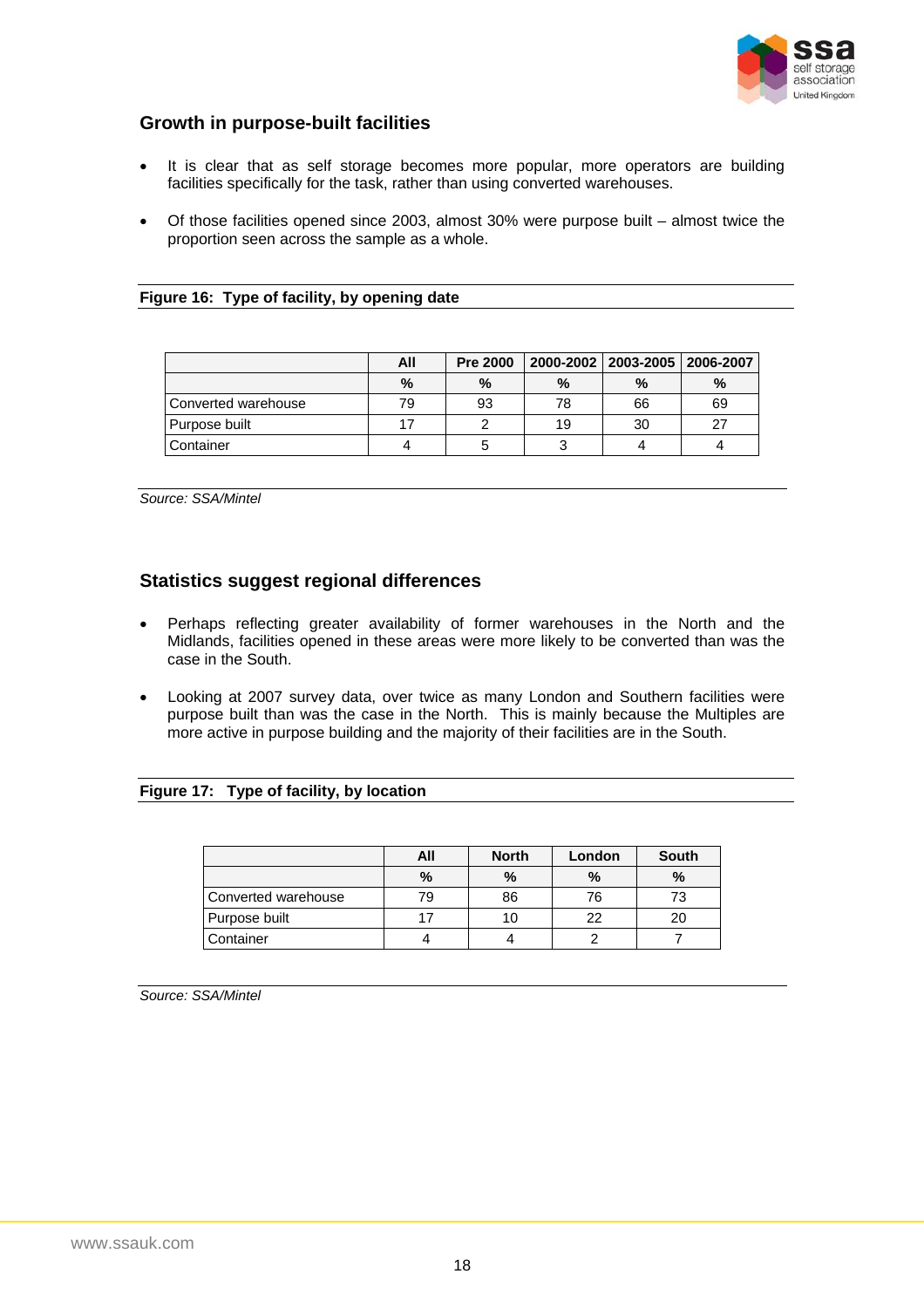

### <span id="page-20-0"></span>**Independents more likely to rely on containers**

• Independent operators and smaller chains were considerably more likely to use containers than their Multiple counterparts.

#### **Figure 18: Type of facility, by size of company**

|                     | All           | Independents | <b>Multiple</b> |
|---------------------|---------------|--------------|-----------------|
|                     | $\frac{0}{2}$ | $\%$         | $\%$            |
| Converted warehouse |               |              |                 |
| Purpose built       |               | 15           |                 |
| <b>Container</b>    |               |              |                 |

*Source: SSA/Mintel* 

### **Ownership**

- Respondents were asked on what basis their facilities were owned, with the results being illustrated below.
- Freehold/long leasehold facilities are the most common type of ownership arrangement, with 78% of all facilities reported to be freehold/long leasehold in 2007.
- Nearly a quarter of all facilities were described as 'short lease''.
- These statistics confirm last year's findings.

#### **Figure 19: Ownership of self storage facilities**

|                     | 2007            | 2006 |  |
|---------------------|-----------------|------|--|
|                     | % of facilities |      |  |
| Freehold/Long Lease | 78              | 79   |  |
| Short Lease         | າາ              |      |  |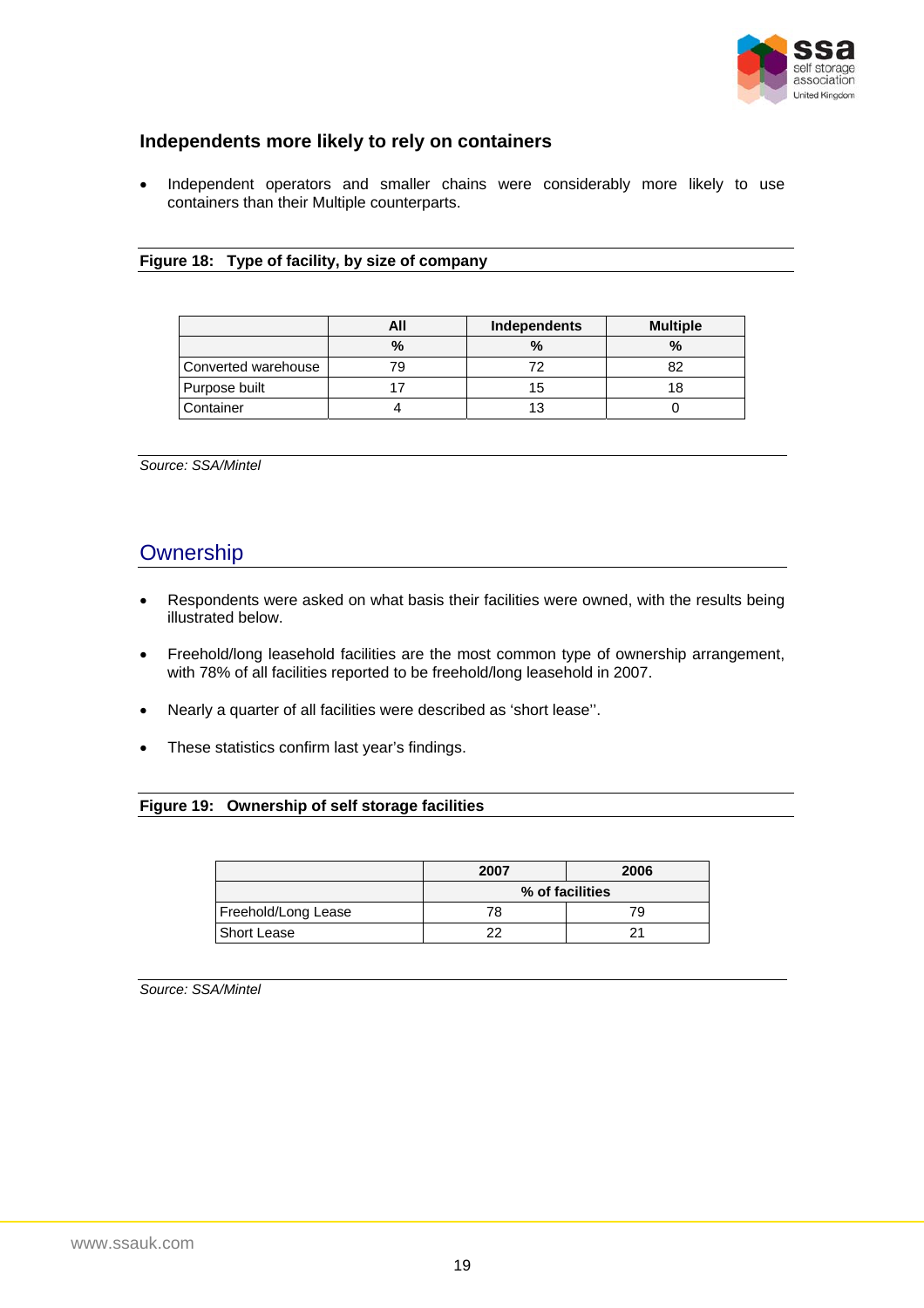

### <span id="page-21-0"></span>**Newer facilities likely to be freeholds or long lease**

- When viewed by the year in which the facility opened, it can be seen that more recent openings were more likely to be held on a freehold/long lease.
- These statistics confirm last year's findings.

#### **Figure 20: Ownership, by date opened**

|                     | All | <b>Pre 2000</b> | 2000-2002 | 2003-2005 | 2006-2007 |
|---------------------|-----|-----------------|-----------|-----------|-----------|
|                     | %   | %               | %         | %         | %         |
| Freehold/long lease | 78  | 78              | 64        | 79        | 96        |
| Short lease         | າາ  | າາ              | 36        | c.        |           |

*Source: SSA/Mintel* 

### **The majority of facilities are freehold/long leasehold**

- Across all regions, the majority of facilities are freehold/long leasehold.
- Facilities in the South were most likely to have a property on a short lease compared to facilities in the North, followed by London. This is mainly because freehold/long leasehold properties are more expensive in the South.
- These statistics confirm last year's findings.

#### **Figure 21: Ownership, by location**

|                     | All  | <b>North</b> | London | South |
|---------------------|------|--------------|--------|-------|
|                     | $\%$ | %            | $\%$   | $\%$  |
| Freehold/long lease | 78   | 83           |        | 69    |
| Short lease         |      |              | ົດ     |       |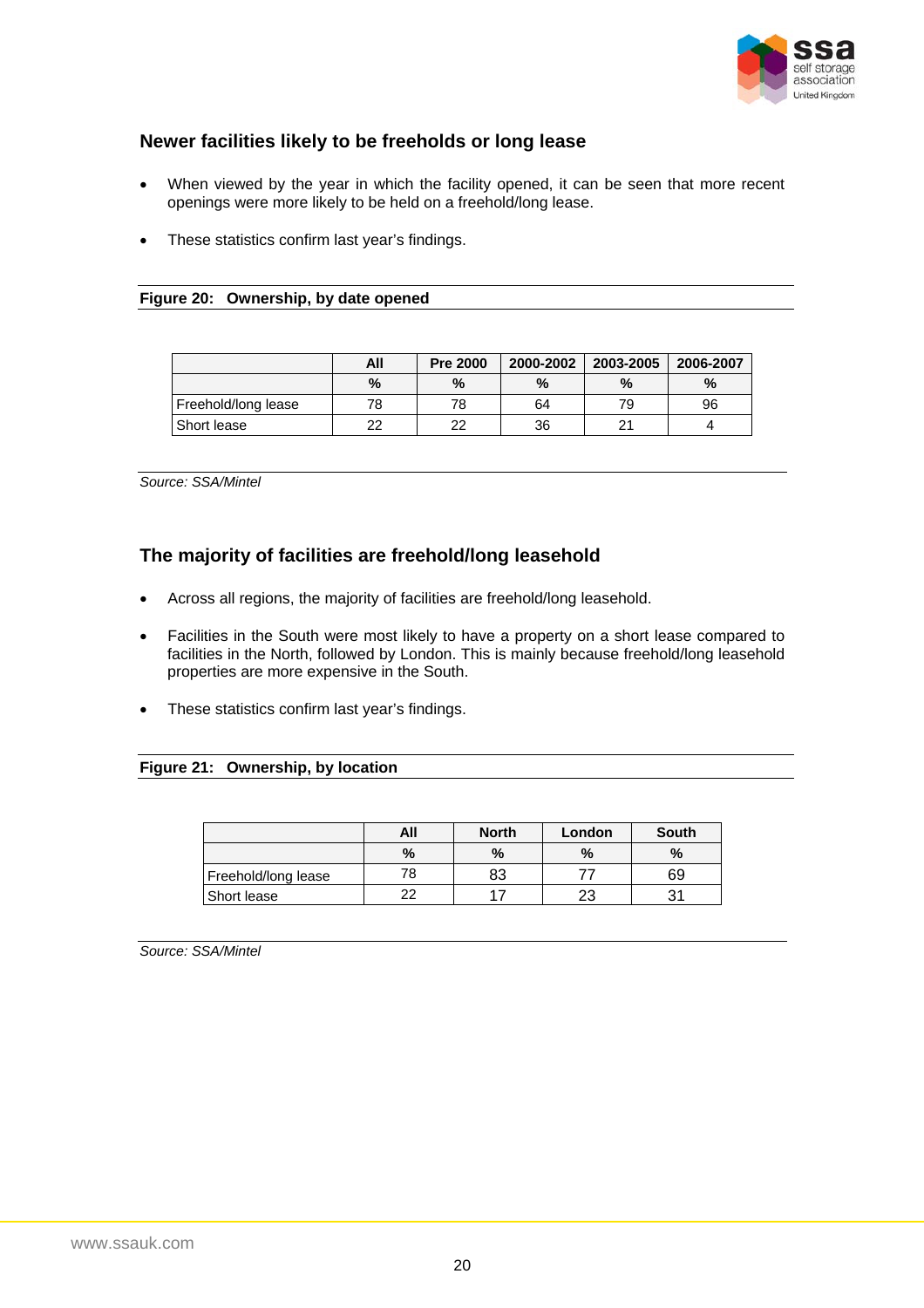

### <span id="page-22-0"></span>**Both Independents & Multiples take the freehold/long leasehold option**

• Overall facilities owned by both Independents and Multiples are mostly owned on a freehold/long leasehold basis.

#### **Figure 22: Ownership, by size of company**

|                     | All | Independent | <b>Multiple</b> |
|---------------------|-----|-------------|-----------------|
|                     | %   |             | %               |
| Freehold/long lease | 78  | 79          |                 |
| Short lease         |     |             |                 |

*Source: SSA/Mintel* 

# Current Net Lettable Area

- In order to assess the trends in the size of individual facilities, respondents were asked to give the current net lettable area of each facility operated, measured in square feet. The current net lettable area has been grouped into four groups and is shown below.
- The overall pattern is consistent with last year's findings.

#### **Figure 23: Net lettable area**

|                      | 2007            | 2006   |  |
|----------------------|-----------------|--------|--|
|                      | % of facilities |        |  |
| 20,000 sq ft or less | 24              | 28     |  |
| 20,001-40,000 sq ft  | 34              | 34     |  |
| 40,001-60,000 sq ft  | 28              | 25     |  |
| $60,001 + sq$ ft     | 14              | 13     |  |
|                      |                 |        |  |
| Average (sq ft)      | 37,481          | 36,887 |  |

- The average net lettable area is 37,481 sq ft. This indicates that there has been an increase of around 600 sq ft since last year.
- The average may well be skewed, however, by a small proportion of fairly large new facilities. Just 14% of facilities are larger than 60,000 sq ft.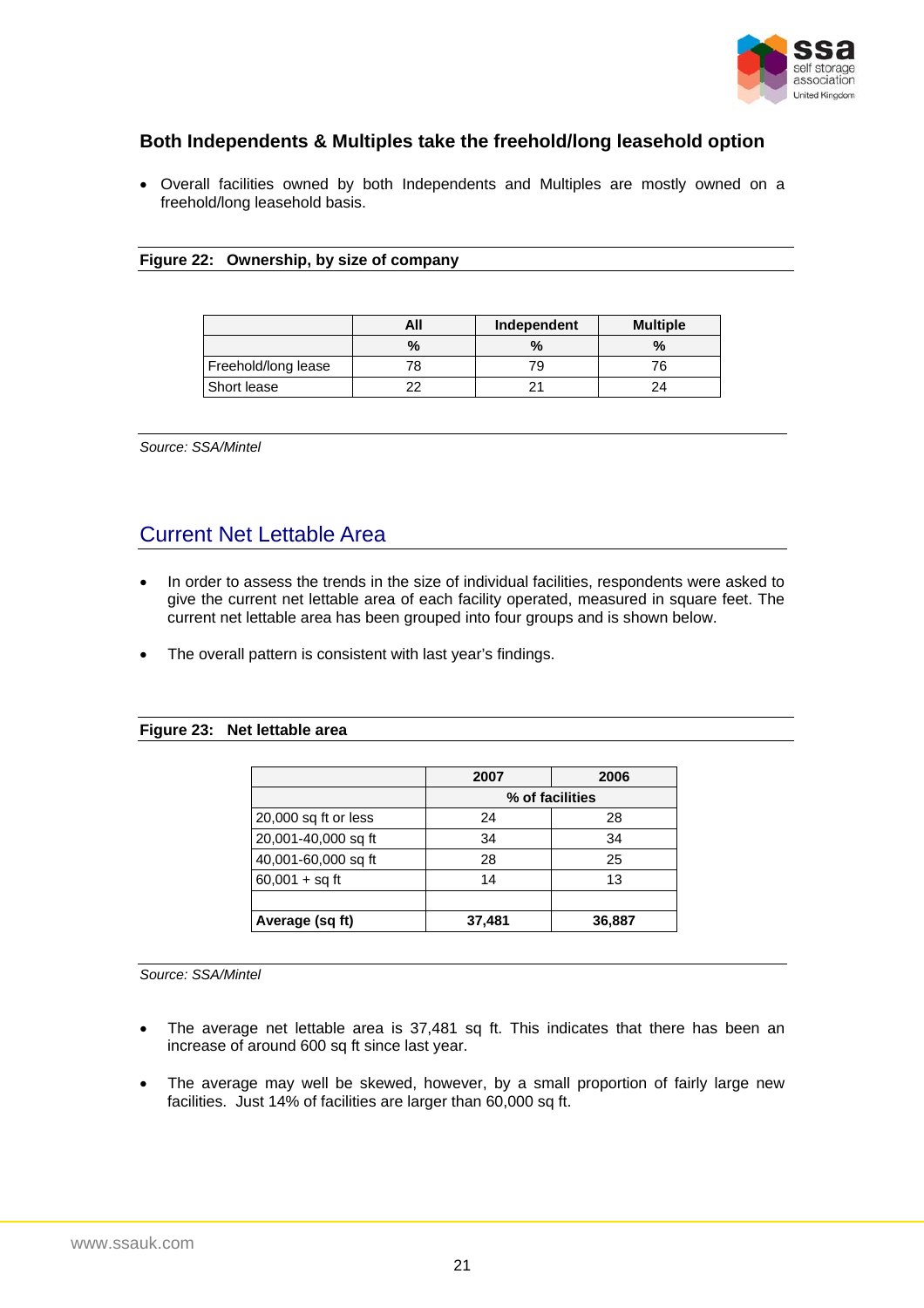

### <span id="page-23-0"></span>**A trend for smaller facilities?**

- When examined by the date of opening, it would seem that overall there is a trend for newer facilities to be smaller. This would reinforce the indication that more independent and small chain operators have been entering the industry lately, including some who are experimenting with self storage for the first time; the latter may well be operating the business alongside their other businesses.
- Facilities opened in 2006/2007 averaged just over 28,000 sq ft, as compared to more than 43,000 sq ft among the longest-established facilities.

|           | 2007                 |
|-----------|----------------------|
|           | <b>Average Sq ft</b> |
| Pre-2000  | 43,143               |
| 2000-2002 | 43,659               |
| 2003-2005 | 34.370               |
| 2006-2007 | 28.384               |
| All       | 37,481               |

#### **Figure 24: Average net lettable area, by date of opening**

*Source: SSA/Mintel* 

#### **Average net lettable area by location**

- On average, facilities in London have the largest lettable area (sq ft) followed by the South/South West and the South East.
- Facilities in the Midlands/Wales and N. England/Scotland had the smallest lettable area (sq ft). This is possibly partly due to the fact that 55% of facilities opened in 2006-2007 were located in the North and new facilities are generally smaller, as discussed in the previous item (Figure 24). However the average size in N. England/Scotland and in the South East has grown by about 5,000 sq ft since last year's report. If anything this may show that an equalisation is slowly appearing across the country.

#### **Figure 25: Average net lettable area, by location**

|                     | 2007   | 2006                 |
|---------------------|--------|----------------------|
|                     |        | <b>Average Sq ft</b> |
| London              | 44,505 | 43,131               |
| South East          | 37,447 | 32,762               |
| South/South West    | 38,662 | 40,258               |
| Midlands/Wales      | 33,834 | 32,169               |
| N. England/Scotland | 32,878 | 27,922               |
|                     |        |                      |
| All                 | 37,481 | 36,887               |

*Source: SSA/Mintel*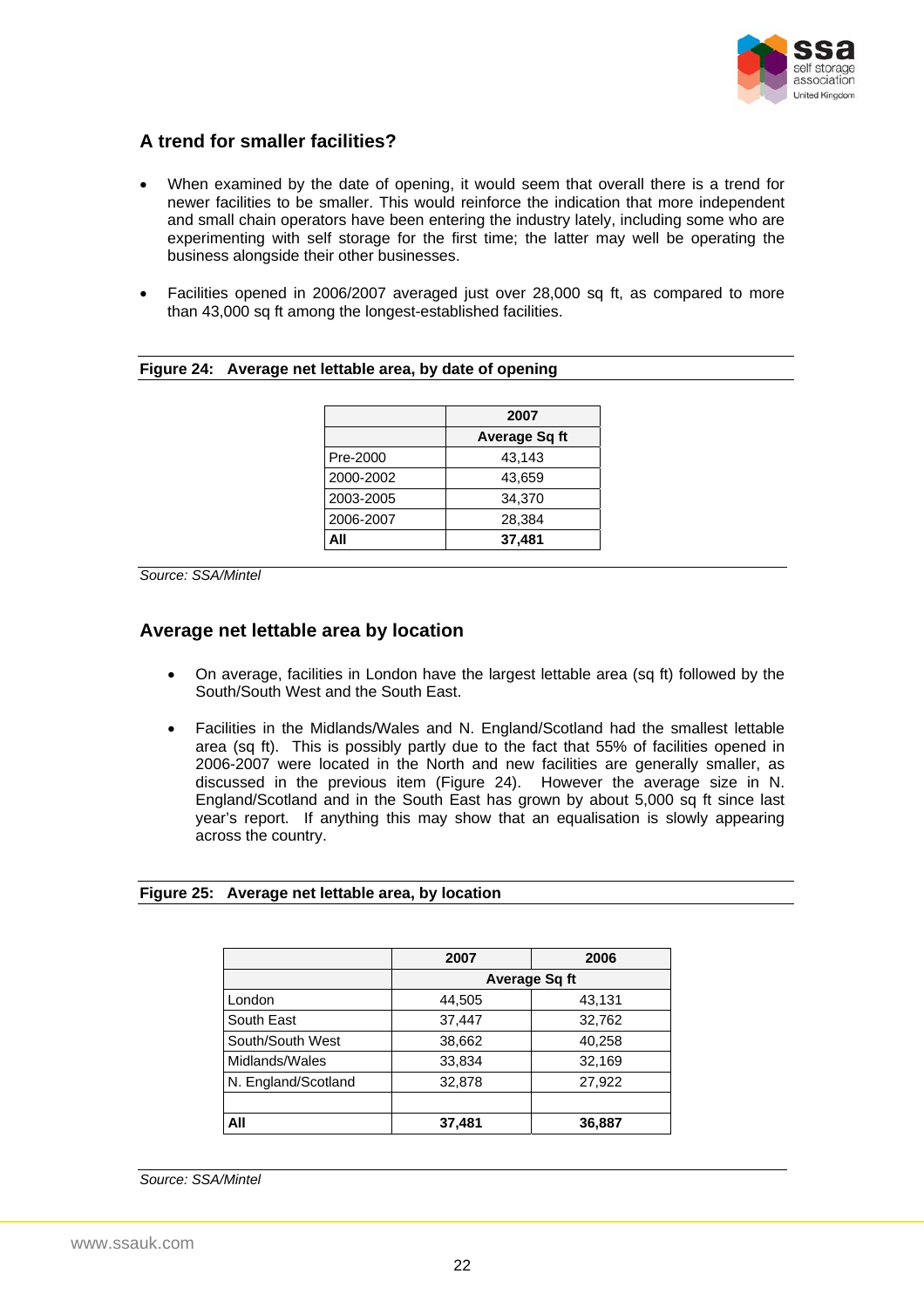

### <span id="page-24-0"></span>**Segmentation of net lettable area by location**

• N. England/Scotland and Midlands/Wales have the highest percent of facilities 20,000 sq ft or less (33% and 30% respectively) whereas London has the highest percent of facilities over 60,000 sq ft. However, as mentioned above, the average sizes in N. England/Scotland, Midlands/Wales and the South East are increasing.

#### **Figure 26: Segmentation of net lettable area by location**

|                        | All | London | S East (less)<br>London) | South /<br><b>S</b> West | Midlands /<br><b>Wales</b> | N. Eng $/$<br><b>Scotland</b> |
|------------------------|-----|--------|--------------------------|--------------------------|----------------------------|-------------------------------|
|                        | %   | %      | %                        | $\%$                     | $\%$                       | $\%$                          |
| $20,000$ sq ft or less | 24  | 15     | 23                       | 27                       | 30                         | 33                            |
| 20,001-40,000 sq ft    | 34  | 32     | 31                       | 32                       | 38                         | 39                            |
| 40,001-60,000 sq ft    | 28  | 32     | 40                       | 24                       | 23                         |                               |
| $60,000 + sq$ ft       | 14  | 21     | 6                        | 16                       | 9                          | 11                            |

*Source: SSA/Mintel* 

### **Multiples are running considerably larger facilities**

• There is a large disparity in net lettable area when the size of the operating company is concerned. Facilities that belong to a Multiple are almost double the size of Independent's facilities. This confirms last year's findings.

#### **Figure 27: Average net lettable area, by size of company**

|             | 2007          | 2006   |  |
|-------------|---------------|--------|--|
|             | Average Sq ft |        |  |
| Independent | 25,562        | 22,745 |  |
| Multiple    | 45,316        | 44,575 |  |
|             |               |        |  |
| All         | 37,481        | 36,887 |  |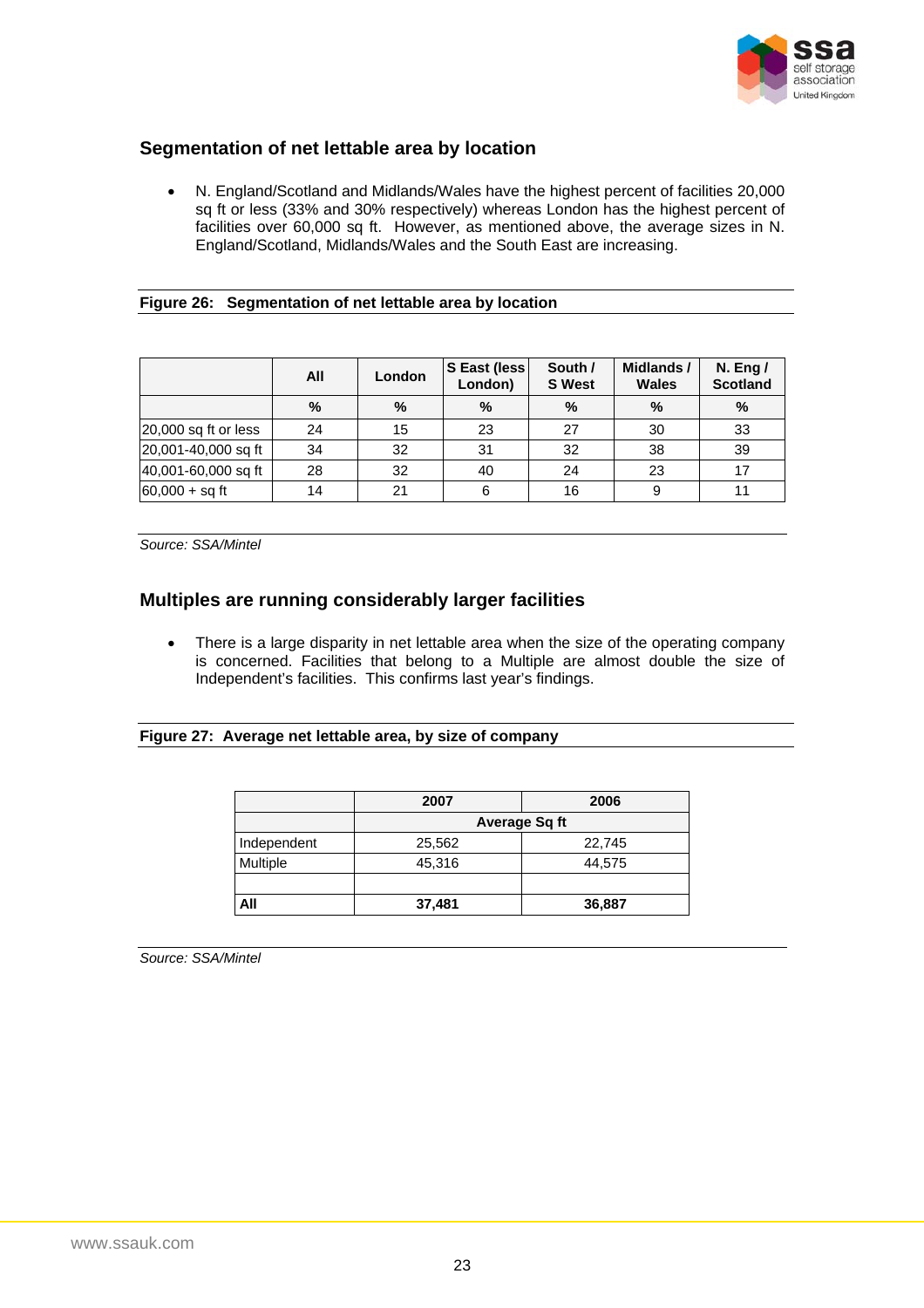

# <span id="page-25-0"></span>Number of Rooms

- Closely connected to the overall lettable area of the facility, respondents were also asked how many rooms they had in each facility.
- The most common number of rooms is between 201 and 600.
- 16% of companies have 800 or more rooms



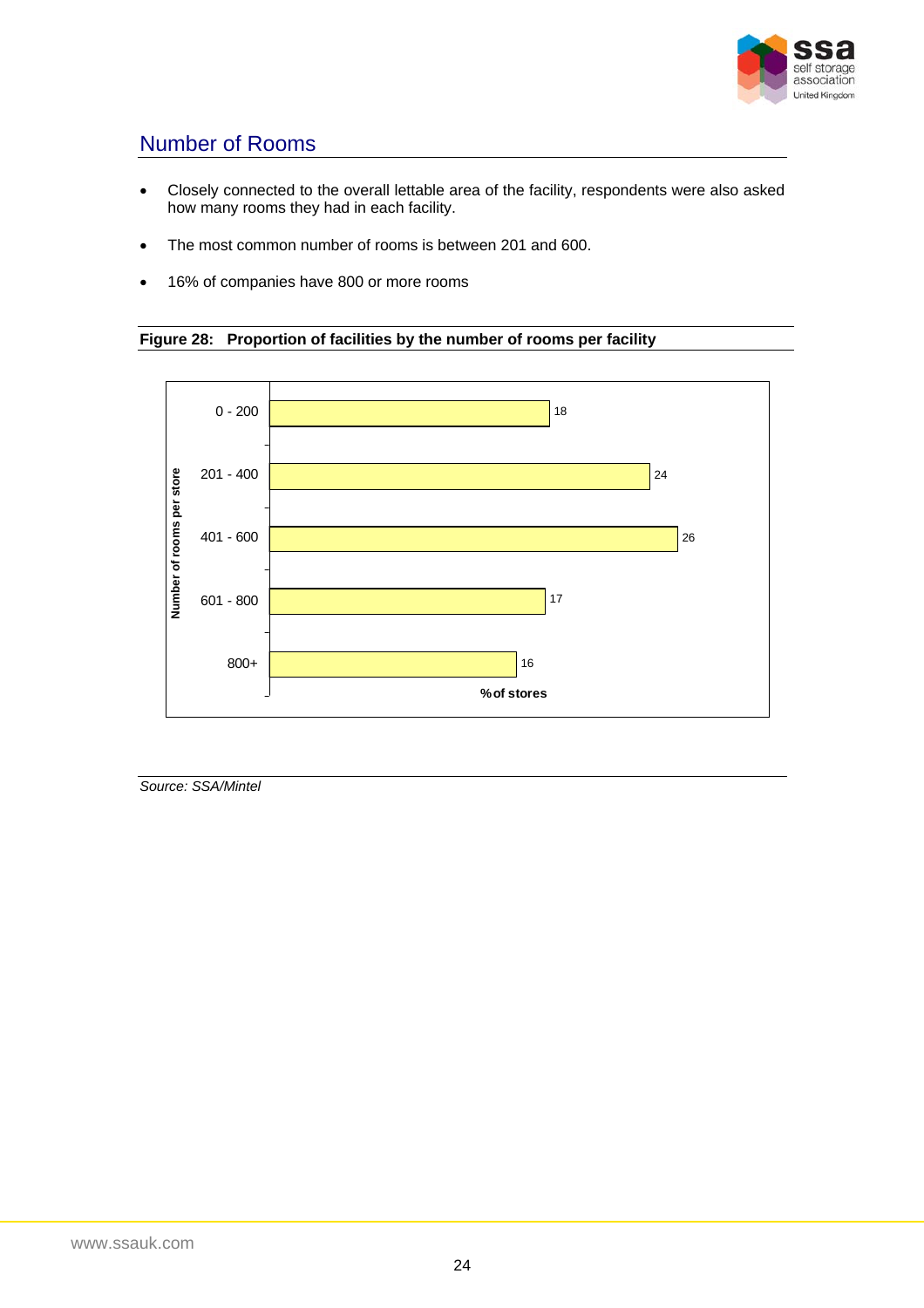

### <span id="page-26-0"></span>**A trend for fewer rooms**

• As was seen when looking at net lettable area, facilities opened before 2002 tend to be larger. This trend has continued with facilities opened between 2006-2007 having 384 rooms compared to 445 rooms in facilities opened one year earlier.

#### **Figure 29: Average number of rooms, by date of opening**

|           | 2007                    | 2006 |  |
|-----------|-------------------------|------|--|
|           | Average number of rooms |      |  |
| Pre-2000  | 525                     | 573  |  |
| 2000-2002 | 626                     | 528  |  |
| 2003-2005 | 445                     | 399  |  |
| 2006-2007 | 384                     | N/A  |  |
|           |                         |      |  |
| All       | 510                     | 513  |  |

*Source: SSA/Mintel* 

### **London and Southern facilities have greater number of rooms**

- Facilities in the North have an average of 394 rooms each, while those in the south are larger, with an average of 514 rooms. London facilities are the largest with an average of 623 rooms.
- Overall the average number of rooms is 510 in 2007, which confirms last year's statistics.

#### **Figure 30: Average number of rooms, by location**

|        | 2007                    | 2006 |  |
|--------|-------------------------|------|--|
|        | Average number of rooms |      |  |
| North  | 394                     | 390  |  |
| London | 623                     | 654  |  |
| South  | 514                     | 449  |  |
|        |                         |      |  |
| All    | 510                     | 513  |  |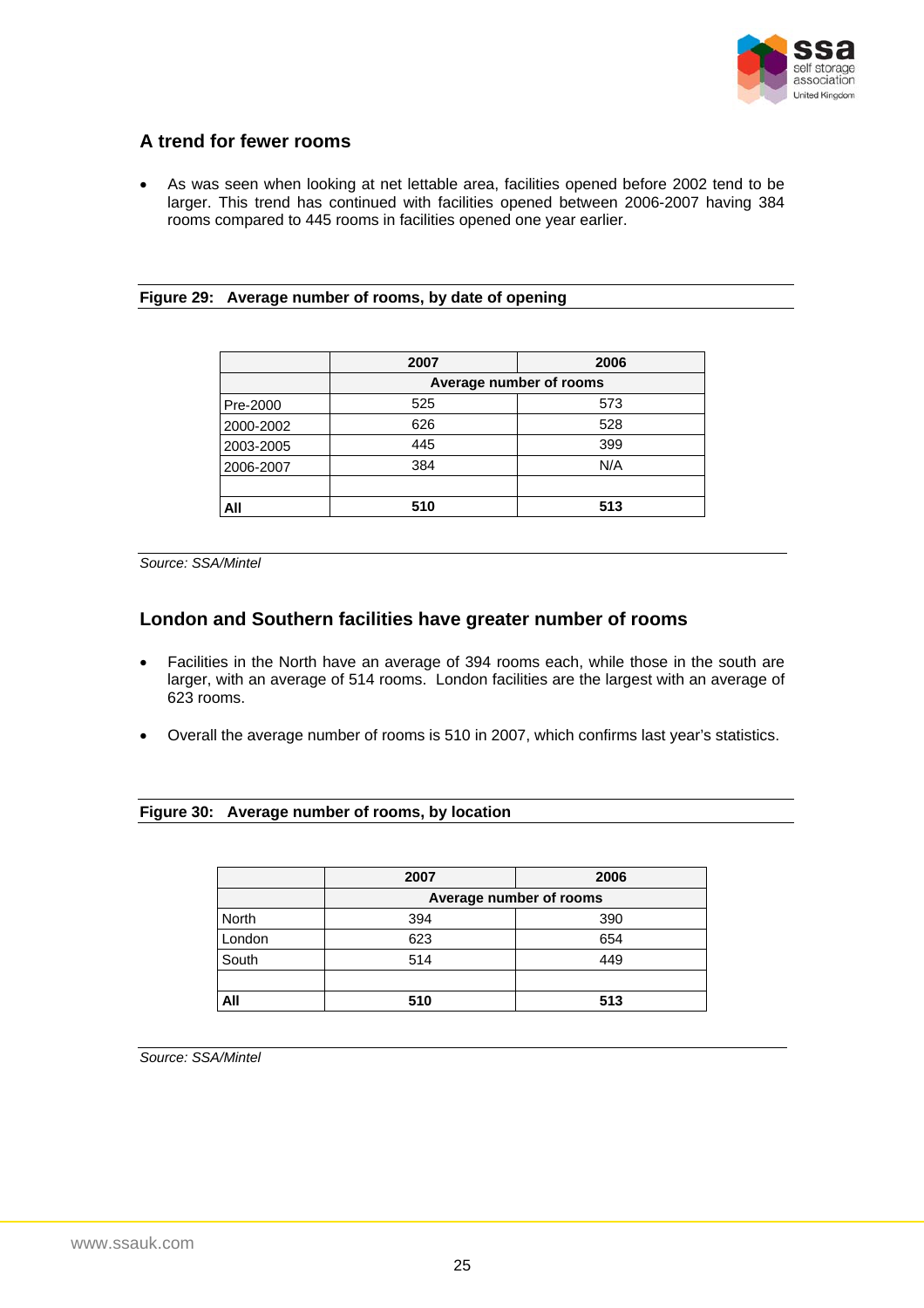

### <span id="page-27-0"></span>**Multiples have more than twice as many rooms as smaller companies**

- The difference in the number of rooms when the size of the company was considered was striking.
- Multiple's facilities provide more than double the number of rooms provided by Independents. This confirms last year's findings.

#### **Figure 31: Average number of rooms, by size of company**

|             | 2007                    | 2006 |  |
|-------------|-------------------------|------|--|
|             | Average number of rooms |      |  |
| Independent | 288                     | 266  |  |
| Multiple    | 616                     | 640  |  |
|             |                         |      |  |
| All         | 510                     | 513  |  |

*Source: SSA/Mintel* 

#### **Figure 32: Average room sizes**

|                            | 2007   | 2006   |
|----------------------------|--------|--------|
|                            |        |        |
| Average store size (sq ft) | 37,481 | 36,887 |
| Average number of rooms    | 510    | 513    |
|                            |        |        |
| Average room size (sq ft)  | 73.5   | 71.9   |

*Source: SSA/Mintel* 

• The average room size for Multiples is 73.2 sq ft; (69.7 sq ft in 2006) the average for Independents is 81 sq ft in 2007. (86 sq ft in 2006)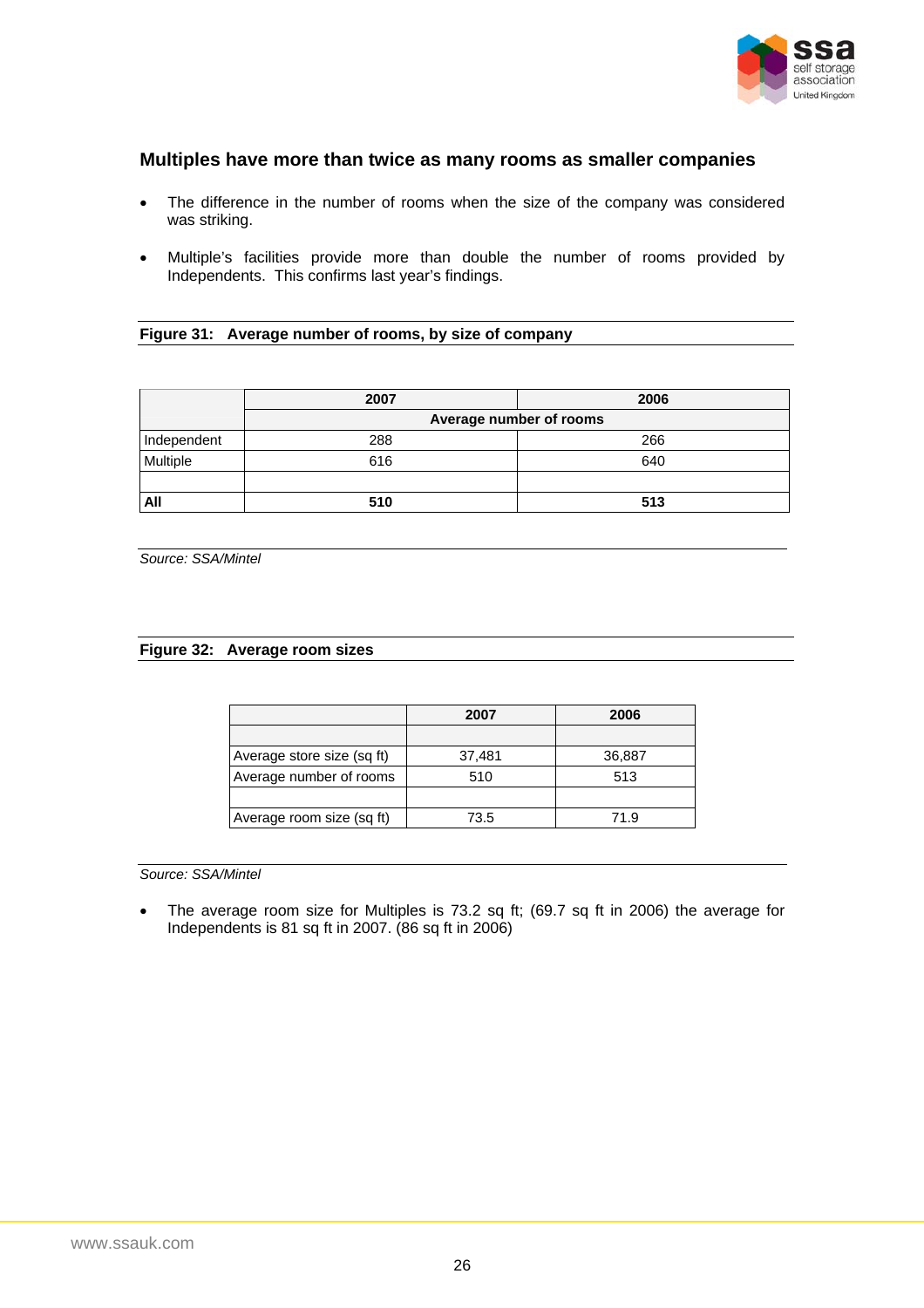

# <span id="page-28-0"></span>Staffing Levels

- In terms of the number of staff based in each facility, most had between 2 and 3 staff.
- Only 7% had just one full-time staff member (or the equivalent when the hours worked by part-time staff are combined.), while only 7% employed more than 4 full-time staff members.
- The average facility had three full-time staff (or part-time equivalent).
- On average each member of staff equates to 12,087 sq ft of rentable space.
- These figures support last year's findings.

#### **Figure 33: Overall staffing levels**

|                        | 2007            | 2006 |  |
|------------------------|-----------------|------|--|
| <b>Staffing levels</b> | % of facilities |      |  |
|                        |                 |      |  |
| $1 - 2$                | 24              |      |  |
| $2 - 3$                | 39              |      |  |
|                        | 23              | 16   |  |
|                        |                 |      |  |

*Source: SSA/Mintel* 

• London is more likely than other regions to have facilities with 3 or more members of staff. Levels are slightly higher in the South; this is not surprising as facilities are larger in the South.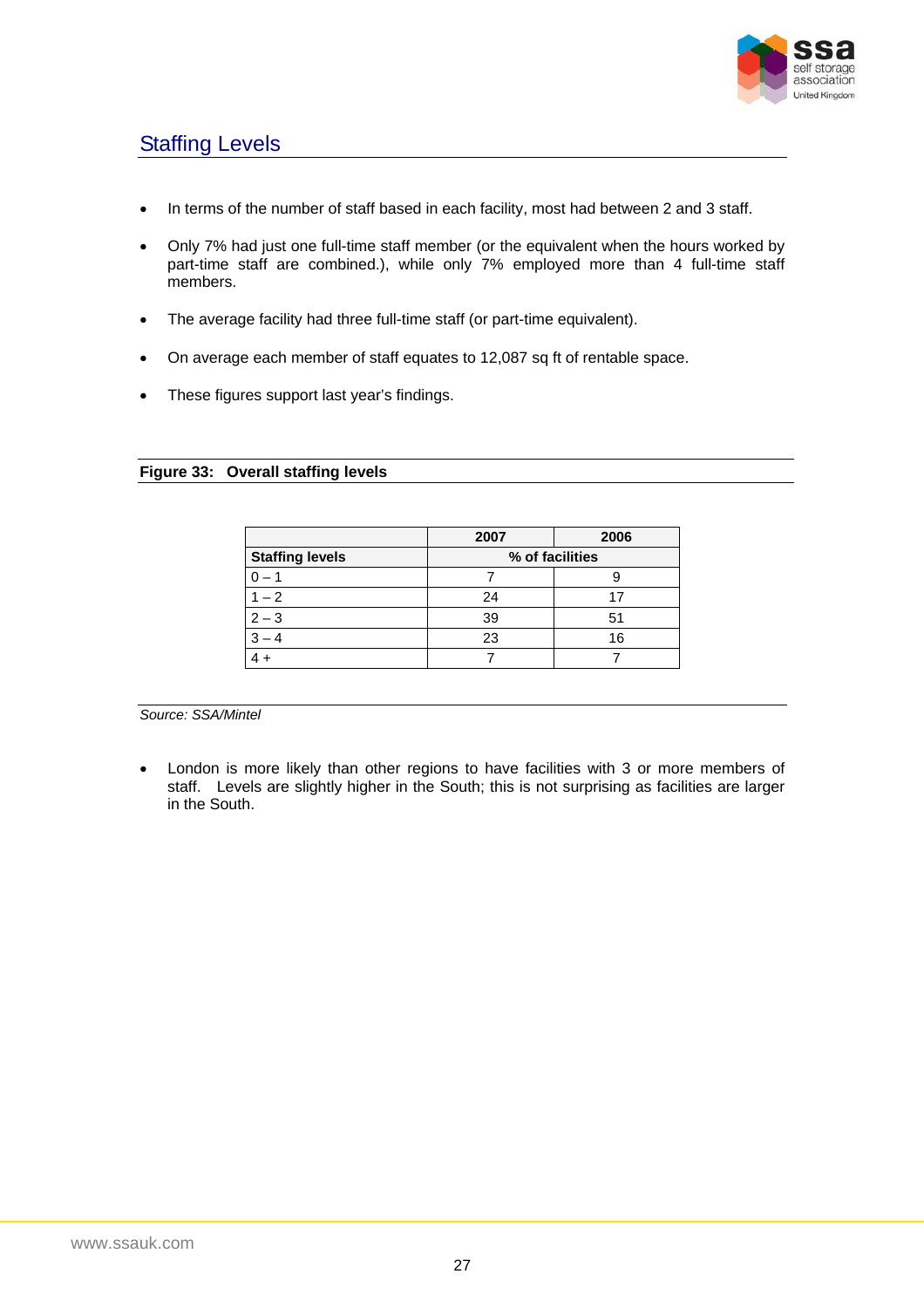

### <span id="page-29-0"></span>**Longest-established facilities have higher staffing levels**

- On average, older facilities tended to employ more staff, with pre-2000 facilities having an average of 3.3 full-time (or equivalent) employees.
- Those opened more recently had fewer people manning the facility, with post-2003 facilities having between 2.6 and 2.4 staff members. This makes sense as more recent facilities are generally smaller both in terms of number of rooms and net lettable area and thus do not warrant as many staff members per facility.

#### **Figure 34: Staffing levels, by opening date**

|           | Average number of staff |
|-----------|-------------------------|
| Pre-2000  | 3.3                     |
| 2000-2002 | 3.1                     |
| 2003-2005 | 2.6                     |
| 2006-2007 | 2.4                     |
|           |                         |
| All       | 3.2                     |

*Source: SSA/Mintel* 

### **Multiples tend to be more heavily staffed**

When viewed in terms of ownership, there is little difference in the average number of staff. The gap was not nearly as wide as might be expected from the disparity in net lettable area or the number of rooms in each facility.

#### **Figure 35: Staffing levels, by size of company**

|             | 2007                    | 2006 |  |  |
|-------------|-------------------------|------|--|--|
|             | Average number of staff |      |  |  |
| Independent | 3.3                     | 2.6  |  |  |
| Multiple    | 3.1                     | 3.1  |  |  |
|             |                         |      |  |  |
| All         | 3.2                     | 2.9  |  |  |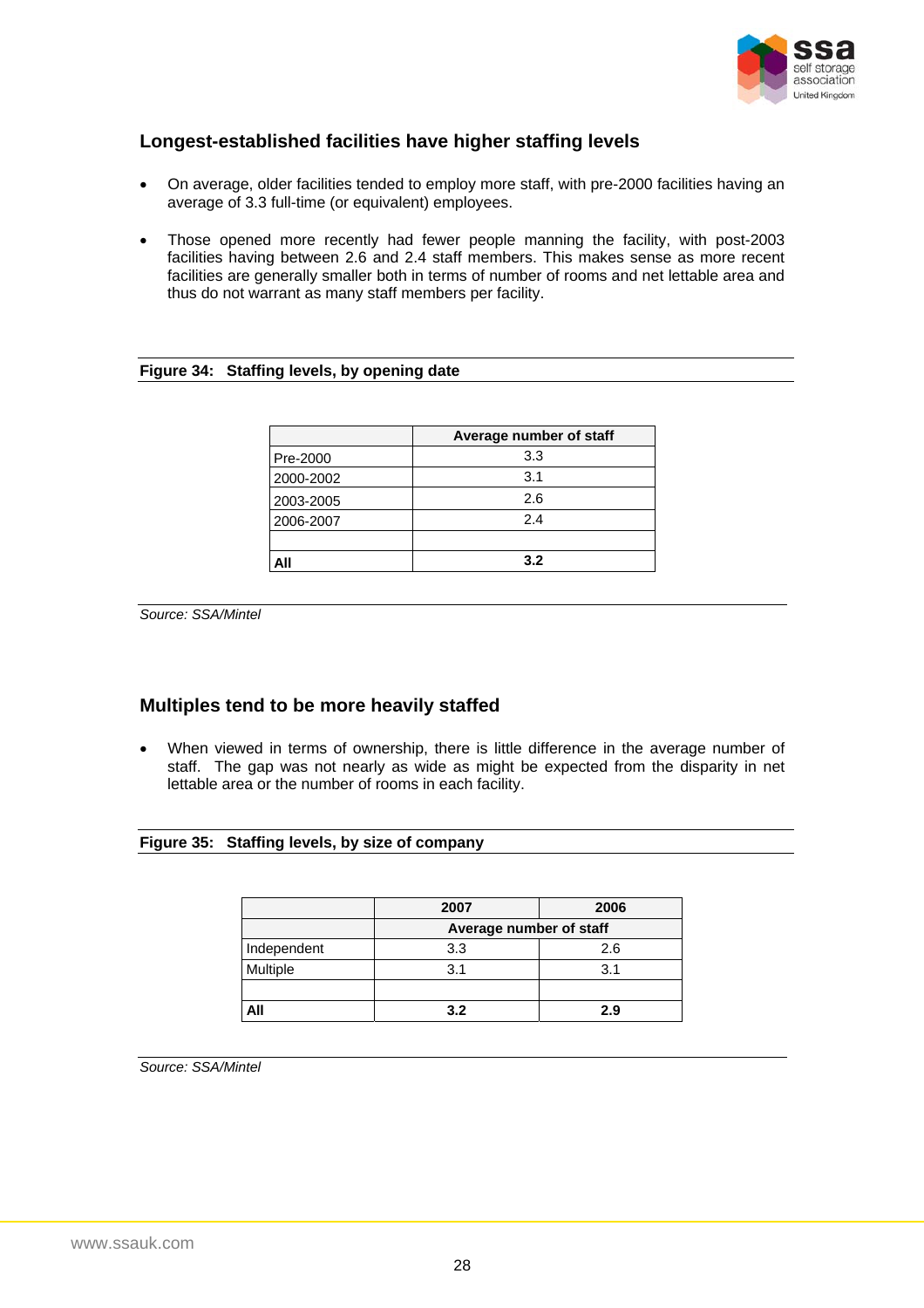

#### <span id="page-30-0"></span>**Figure 36: Staff/serviced area ratio**

|                        | 2007   | 2006   |
|------------------------|--------|--------|
| Average store size     | 37,481 | 36,887 |
| Average staffing level | 32     | 2.9    |
|                        |        |        |
| Staff/sg ft            | 11.712 | 12,720 |

#### *Source: SSA/Mintel*

• The drop in square foot per staff average is probably the result of the increased number of new companies with smaller facilities in this year's survey.

### Average Billed Room Rate

- The average billed room rate across the sample as a whole is £20.63 per sq ft, £1 higher than last year. This indicates a 5% rise overall.
- Nearly half of facilities charge over £20 per sq ft.

#### **Figure 37: Average billed room rate**

|                  | 2007                       | 2006   |  |
|------------------|----------------------------|--------|--|
|                  | % Average billed room rate |        |  |
| Less than £15.00 | 16                         | 20     |  |
| £15.00-£17.49    | 19                         | 18     |  |
| £17.50-£20.00    | 18                         | 22     |  |
| £20.01-£25.00    | 26                         | 19     |  |
| Over £25.01      | 22                         | 21     |  |
|                  |                            |        |  |
| All              | £20.63                     | £19.63 |  |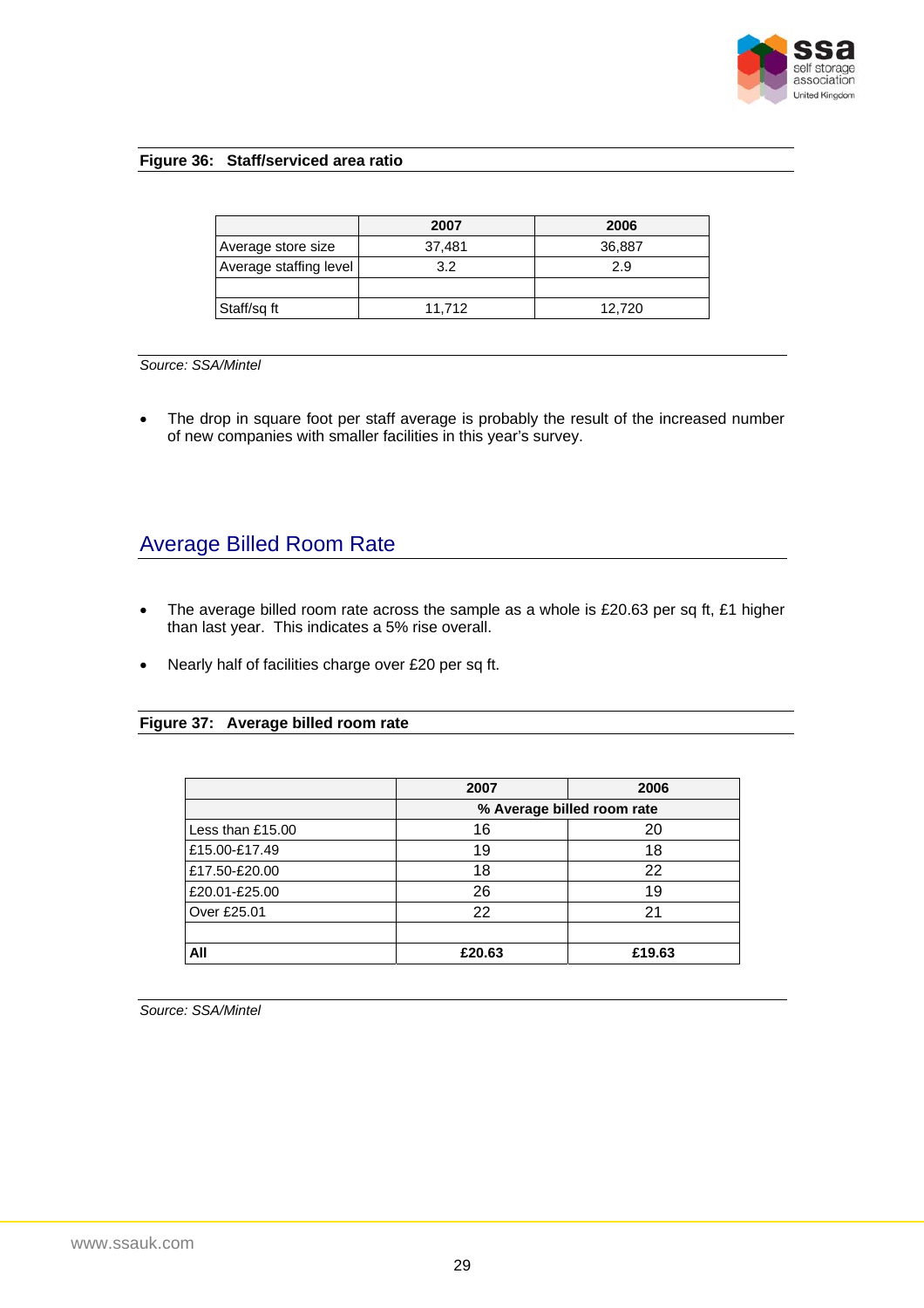

### <span id="page-31-0"></span>**Trend for lower prices among new openings**

- More recently opened facilities are charging lower average room rates, with those opened since 2006 levying just over £18 per sq ft. This confirms the trend shown last year and is to be expected as recently opened facilities are more likely to offer introductory discounts.
- Plus, more facilities are opening outside London and the South. These facilities are achieving a lower rental per sq ft, bringing the average down.
- Those opening before 2000, however, billed an average of £22.46 per sq ft which is an increase of about £1.50 since last year.

#### **Figure 38: Average billed room rate, by year of opening**

|           | 2007                       |
|-----------|----------------------------|
|           | £ Average billed room rate |
| Pre-2000  | 22.46                      |
| 2000-2002 | 20.77                      |
| 2003-2005 | 19.09                      |
| 2006-2007 | 18.80                      |
|           |                            |
| All       | 20.63                      |

*Source: SSA/Mintel* 

### **Billed room rates show regional differences**

- Since living and other costs in London remain among the highest in the country, the average billed room rate was higher than that seen across the sample as a whole, followed by the South East rates.
- These statistics confirm last year's picture with average rises between 90p and £1.70 by region.

#### **Figure 39: Average billed room rate, by location**

|                     | 2007                       | 2006  |
|---------------------|----------------------------|-------|
|                     | Average billed room rate £ |       |
| London              | 25.36                      | 24.08 |
| South East          | 20.00                      | 18.29 |
| South/South West    | 17.66                      | 15.72 |
| Midlands/Wales      | 17.31                      | 15.98 |
| N. England/Scotland | 16.34                      | 15.20 |
|                     |                            |       |
| All                 | 20.63                      | 19.63 |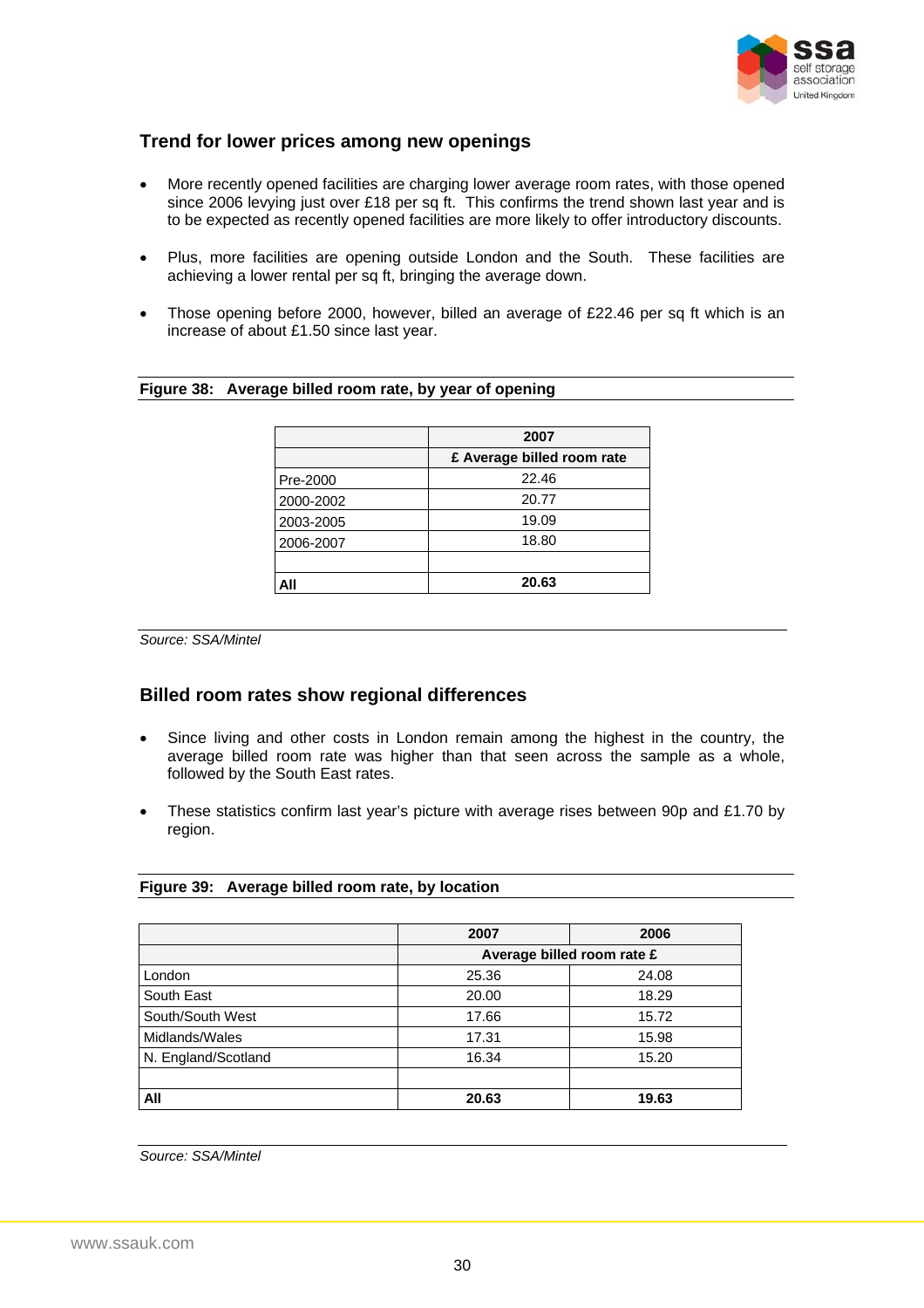

### <span id="page-32-0"></span>**Multiples are charging higher rents**

- Multiples have higher average room rates per sq ft. This may well be encouraging Independents to enter the market by providing cheaper alternatives.
- Multiples are more expensive as they tend to be more highly specified and with a large proportion of their facilities in London and the South.
- Independents now report an average billed room rate of £16.71 per sq ft (£1.80 more than last year), compared to £22.21 per sq ft among the Multiples (73p more than last year). However care must be taken with this result as it does not necessarily tally with the findings at Figure 44 which show far less Independents raising their charges than Multiples. Any difference may well be caused by the change in Independent respondees year-on-year.

|             | 2007                       | 2006  |  |  |
|-------------|----------------------------|-------|--|--|
|             | Average billed room rate £ |       |  |  |
| Independent | 16.71                      | 14.91 |  |  |
| Multiple    | 22.21                      | 21.48 |  |  |
|             |                            |       |  |  |
|             | 20.63                      | 19.63 |  |  |

#### **Figure 40: Average billed room rate, by size of company**

*Source: SSA/Mintel* 

# Changes in Empty Room Rates

- Again in 2007, the market would appear to have prospered in the 12 months prior to the survey, with over three quarters having increased their empty room rates by more than the rate of inflation.
- Just 2% of facilities had seen their rates actually decrease, although a total of 24% will have seen real room rates fall slightly once inflation is taken into account, with 19% having not changed empty room rates, and 3% having increased them, but by less than the rate of inflation. The pattern is very similar to that reported last year.

#### **Figure 41: Change in empty room rates**

|                                 | 2007 | 2006            |
|---------------------------------|------|-----------------|
|                                 |      | % of facilities |
| Decreased                       |      |                 |
| No change                       | 19   | 18              |
| Increased - less than inflation |      |                 |
| Increased - more than inflation | 76   |                 |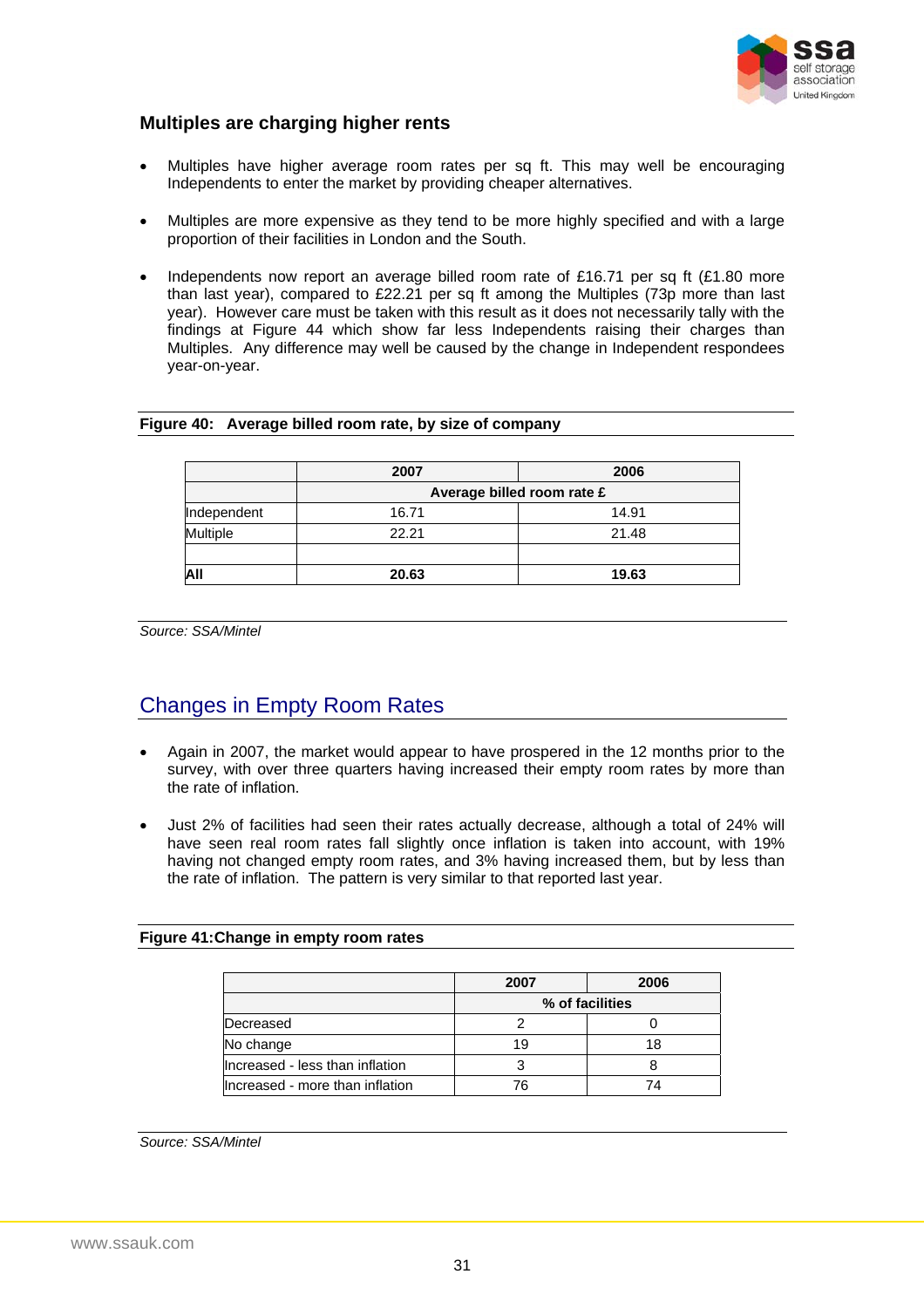

### <span id="page-33-0"></span>**Older facilities still billing well**

- Those facilities opened before 2003 were the most likely to say that their empty room rates had increased by more than the rate of inflation.
- These facilities will normally have a higher occupancy percentage than some newer facilities and therefore will be in a stronger position to put through above inflation room rate increases.
- By contrast, more than a quarter of those opened between 2003-2005 and half of those opened between 2006-2007 reported no change in their empty room rates.
- This is a similar pattern to last year.

|  |  |  | Figure 42: Change in empty room rates, by opening date |
|--|--|--|--------------------------------------------------------|
|--|--|--|--------------------------------------------------------|

|                                 | All  | <b>Pre-2000</b> | 2000-2002 | 2003-2005 | 2006-2007 |
|---------------------------------|------|-----------------|-----------|-----------|-----------|
|                                 | $\%$ | $\%$            | $\%$      | $\%$      | $\%$      |
| Decreased                       |      |                 |           |           |           |
| No change                       | 19   |                 |           | 22        |           |
| Increased - less than inflation |      |                 |           |           |           |
| Increased - more than inflation | 76   | 90              | 87        |           |           |

*Source: SSA/Mintel* 

### **Southern companies increase rates most rapidly**

- Facilities in the London and the South (with 94% and 77% of companies, respectively, seeing increases above the rate of inflation) increased their empty room rates more rapidly than their Northern counterparts.
- The pattern is similar to last year's findings. It is not surprising as there are on average more newly-opened facilities in the north than in the south.

|  |  | Figure 43: Change in empty room rates, by location |
|--|--|----------------------------------------------------|
|--|--|----------------------------------------------------|

|                                 | All | <b>North</b> | London        | <b>South</b> |
|---------------------------------|-----|--------------|---------------|--------------|
|                                 | %   | %            | $\frac{0}{0}$ | $\%$         |
| Decreased                       |     |              |               |              |
| No change                       | 19  | 33           |               | 19           |
| Increased - less than inflation |     |              |               |              |
| Increased - more than inflation | 76  | 58           | 94            |              |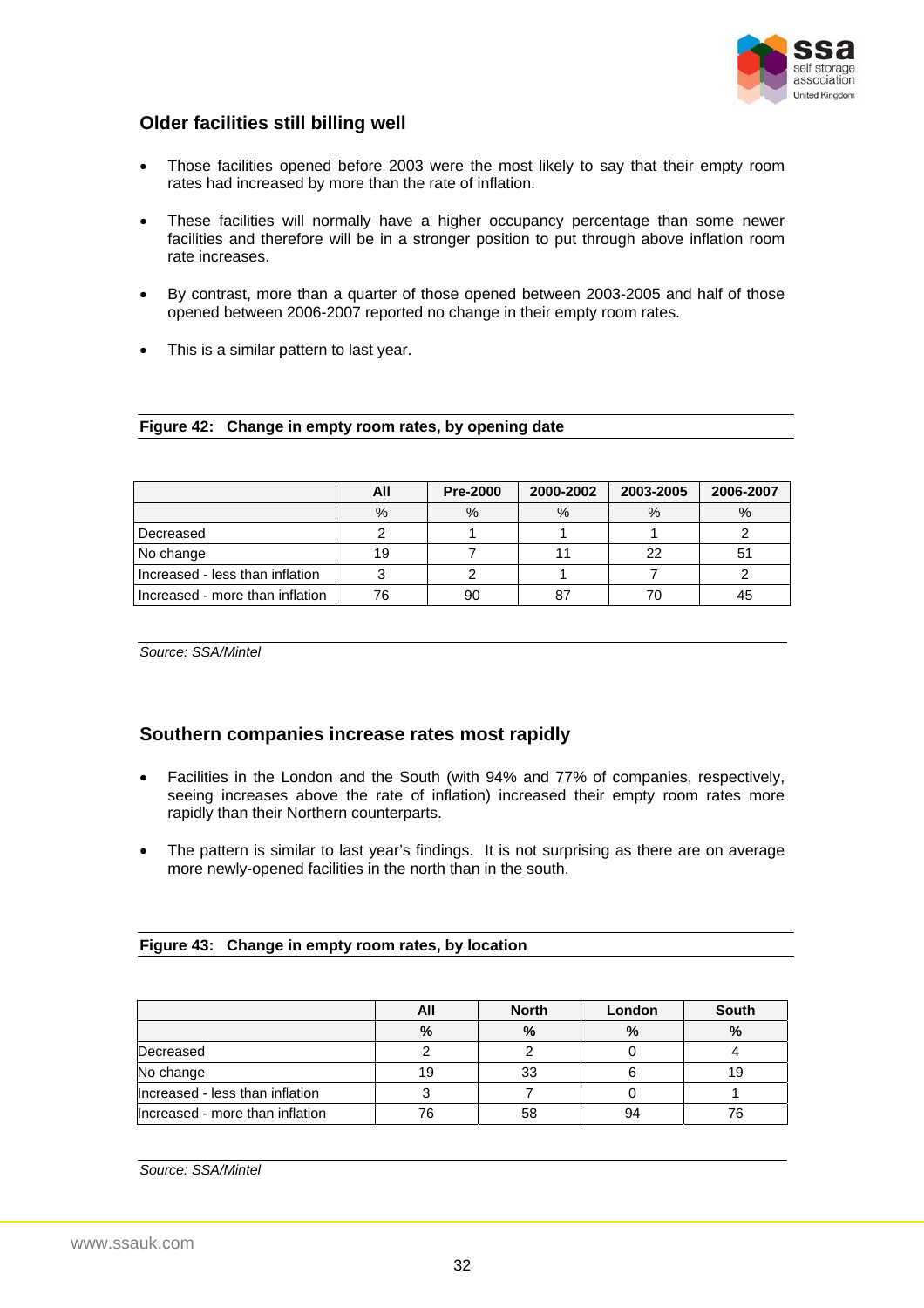

### <span id="page-34-0"></span>**Multiples see largest increases in empty room rates**

- The fortunes of the Independents and the Multiples are sharply contrasted, as detailed in the table below. The pattern, however, is the same as last year.
- More than half of Independents saw no change in their empty room rate, although a third of these facilities saw rates grow more rapidly than inflation.
- This was nothing compared to the growth seen among the larger Multiples, of whom the great majority saw above-inflation increases in the past year.

#### **Figure 44: Change in empty room rates, by size of company**

|                                 | All  | Independent | <b>Multiple</b> |
|---------------------------------|------|-------------|-----------------|
|                                 | $\%$ | %           | %               |
| Decreased                       |      |             |                 |
| No change                       |      |             |                 |
| Increased - less than inflation |      |             |                 |
| Increased - more than inflation |      | 29          |                 |

*Source: SSA/Mintel* 

# Changes in Customer Room Rates

- None of the facilities surveyed had seen a decrease in their customer room rates. In 2007, 20% of facilities reported they did not change their room rates.
- Among those who did see an increase in rates, just 7% did not match the rate of inflation, with around two thirds increasing more than inflation each year.

#### **Figure 45: Change in customer room rates**

|                                 | 2007 | 2006          |
|---------------------------------|------|---------------|
|                                 | $\%$ | $\frac{9}{6}$ |
| No change                       |      | 16            |
| Increase less than inflation    |      |               |
| Increase greater than inflation |      | 75            |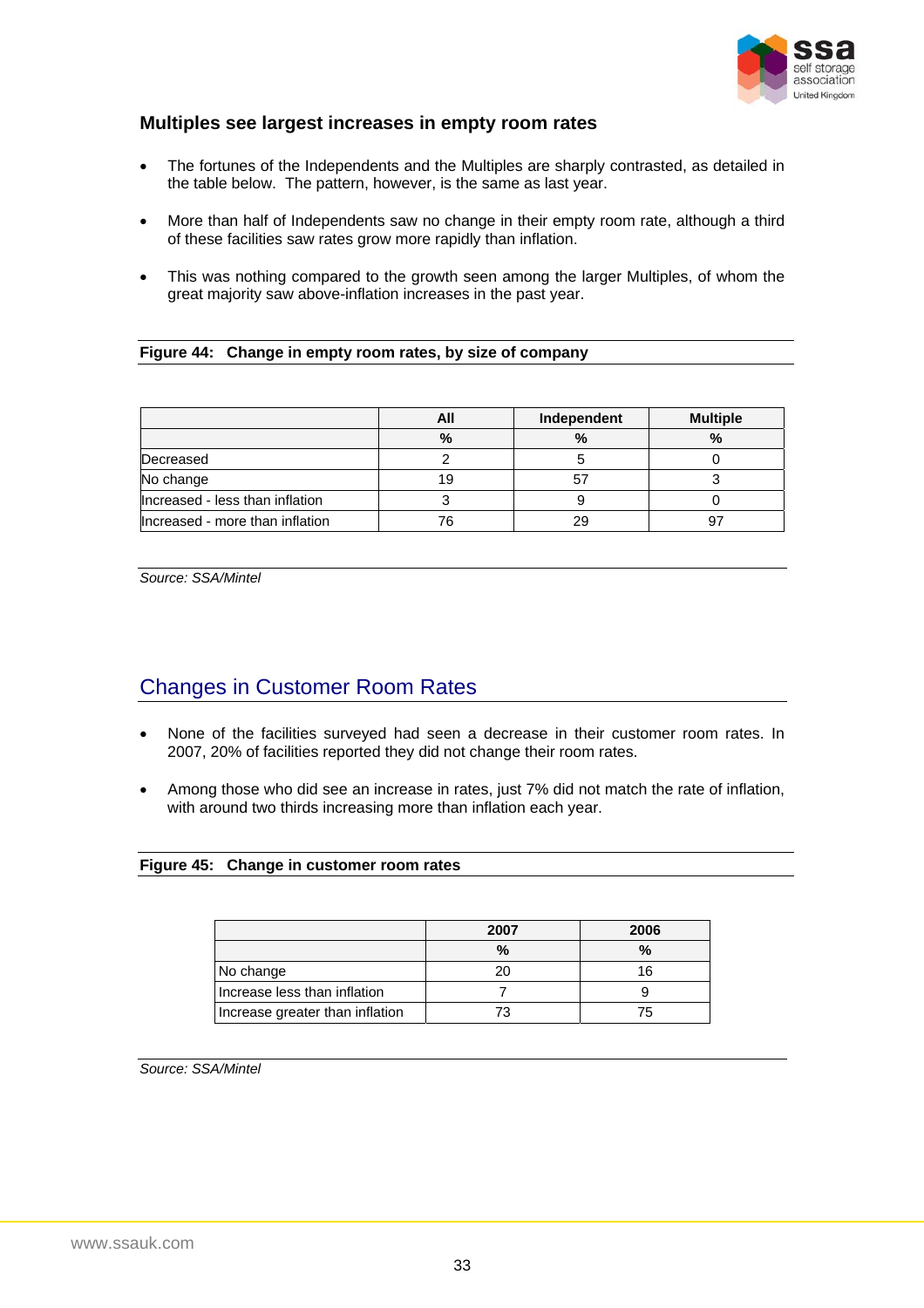

### <span id="page-35-0"></span>**Older facilities again seen biggest rises in rates**

- As can be seen from the table below, when examined by the year in which the facility opened, changes in customer room rates closely matched those seen when empty room rates were considered.
- The older the facility, the more likely the respondent was to say that rates had increased above inflation.
- Three quarters of those facilities opened before 2002 had seen their customer room rates grow more rapidly than inflation, as compared to around half of those which opened since 2003.

#### **Figure 46: Change in customer room rates, by opening date**

|                                 | All | <b>Pre 2000</b> | 2000-2002 | 2003-2005 | 2006-2007 |
|---------------------------------|-----|-----------------|-----------|-----------|-----------|
|                                 | %   | %               | %         | %         | $\%$      |
| No change                       | 20  |                 |           | 25        | 53        |
| Increased - less than inflation |     |                 |           |           |           |
| Increased - more than inflation |     | 84              | 83        | 67        |           |

*Source: SSA/Mintel* 

### **Regional variation in customer room rates**

- Again in 2007, the data shows that facilities based in London and the South East were significantly more likely to have increased their customer room rates more rapidly than the rate of inflation.
- However, only half of facilities in the North saw above-inflation increases in their customer room rates.

| Figure 47: Change in customer room rates, by location |  |  |
|-------------------------------------------------------|--|--|
|                                                       |  |  |

|                               | <b>Total</b> | <b>North</b> | London | <b>South</b>  |
|-------------------------------|--------------|--------------|--------|---------------|
|                               | $\%$         | $\%$         | $\%$   | $\frac{0}{0}$ |
| No Change                     | 20           |              |        |               |
| Increased less than inflation |              |              |        |               |
| Increased more than inflation |              | 54           | 86     | 79            |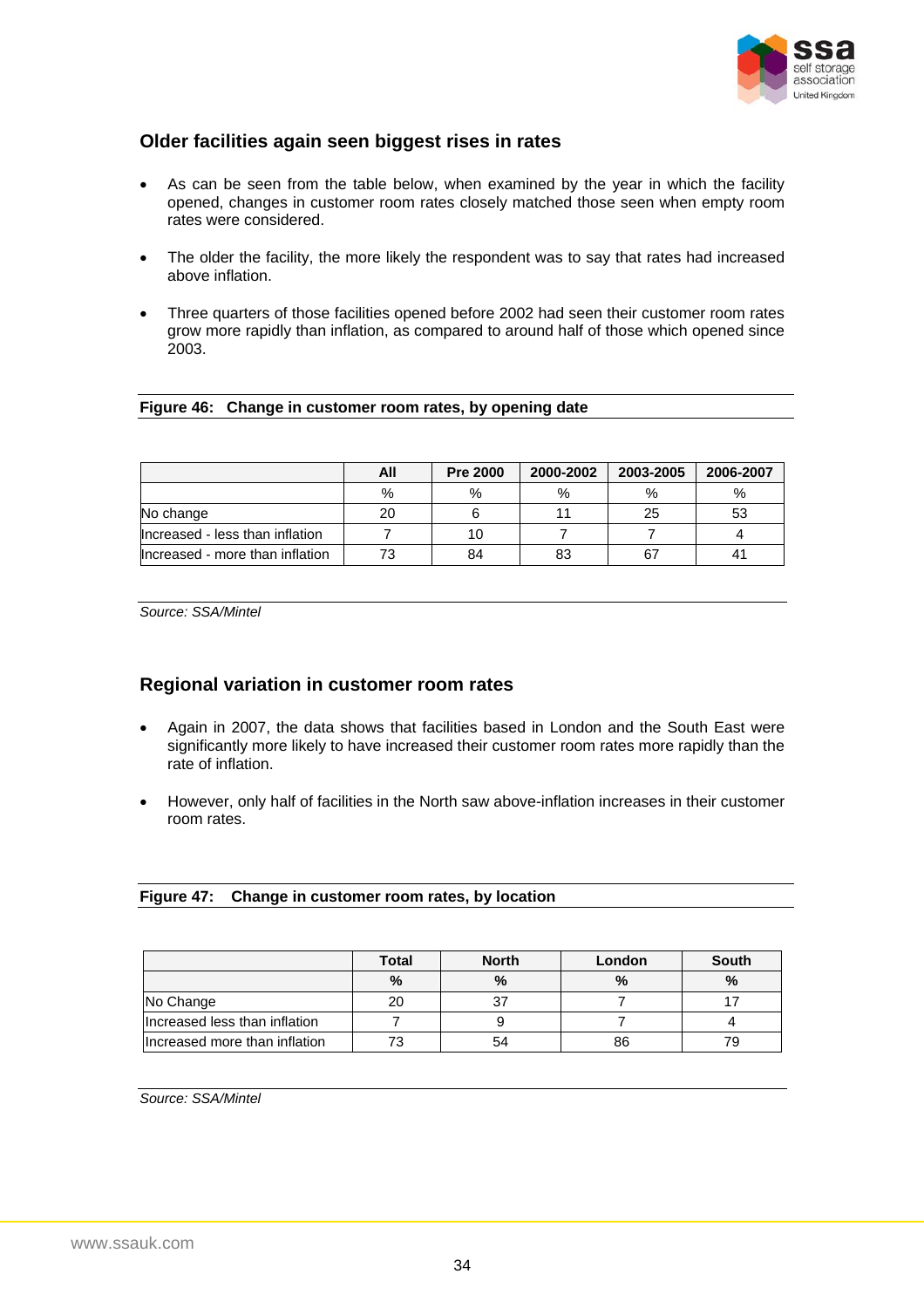

### <span id="page-36-0"></span>**Multiples again see sharp increase in customer room rates**

- In 2007, nearly all of the larger chains increased their customer room rates above inflation. This is a similar pattern to last year's findings.
- Independents saw their customer room rates stagnating further, with over half reporting no change in customer room rates.
- This indicates that Multiples are much more commercially aware than Independents as annual costs are surely rising.

**Figure 48: Change in customer room rates, by size of company** 

|                                 | All | Independent | <b>Multiple</b> |
|---------------------------------|-----|-------------|-----------------|
|                                 | %   | $\%$        | %               |
| No change                       | 20  | 60          |                 |
| Increased - less than inflation |     | 16          |                 |
| Increased - more than inflation |     | 24          | 94              |

*Source: SSA/Mintel* 

# Additional Information

In the 2007 survey respondents were asked to answer three additional questions for the first time in regard to their facilities.

#### **Figure 49: Number of days open per week**

|                 | % of facilities |
|-----------------|-----------------|
| 5 days per week |                 |
| 6 days per week | 20              |
| 7 days per week | 'u              |

*Source: SSA/Mintel* 

• The majority of facilities are open 7 days per week.